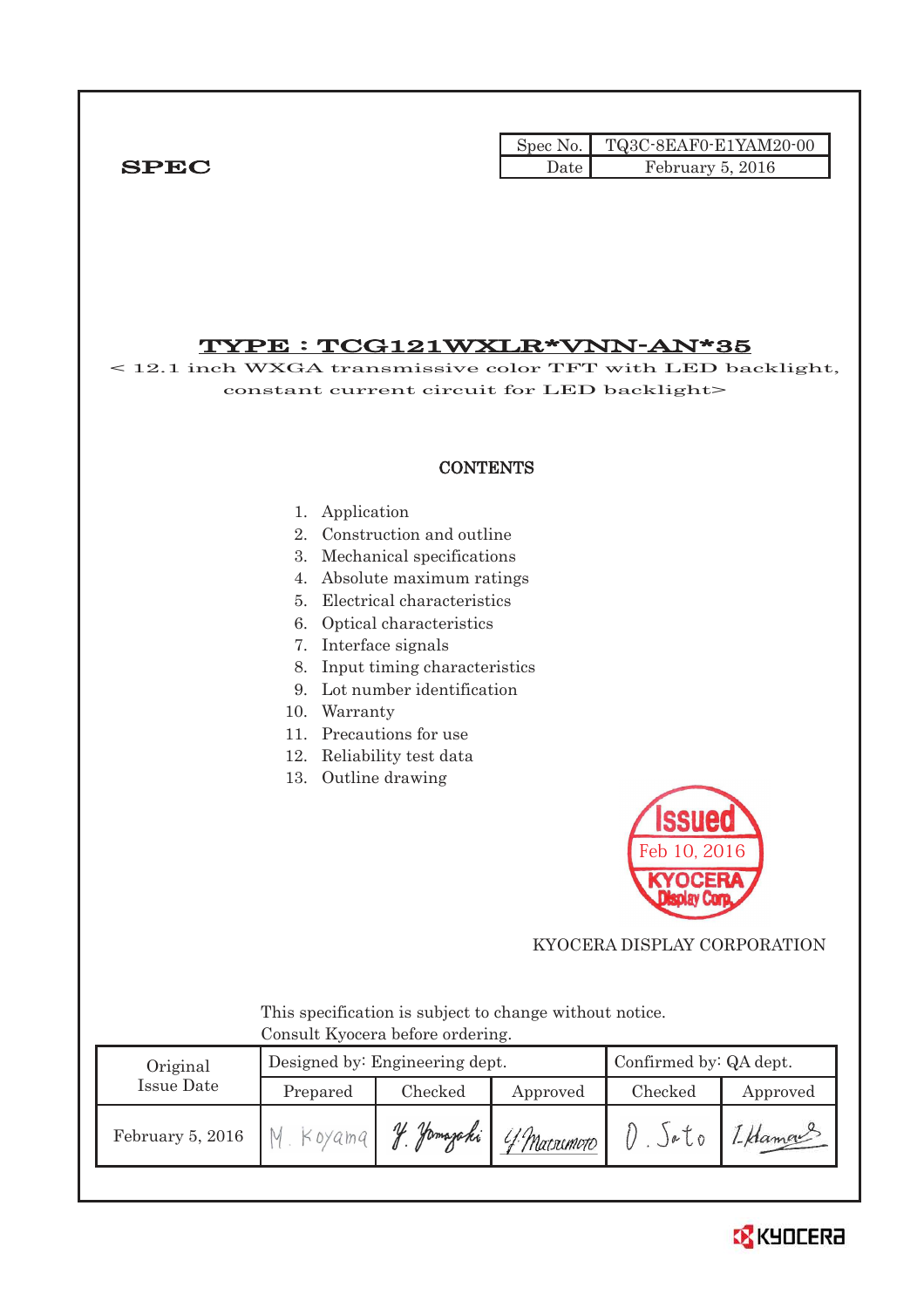# Warning

- 1. This Kyocera LCD module has been specifically designed for use only in electronic devices and industrial machines in the area of audio control, office automation, industrial control, home appliances, etc. The module should not be used in applications where the highest level of safety and reliability are required and module failure or malfunction of such module results in physical harm or loss of life, as well as enormous damage or loss. Such fields of applications include, without limitation, medical, aerospace, communications infrastructure, atomic energy control. Kyocera expressly disclaims any and all liability resulting in any way to the use of the module in such applications.
- 2. Customer agrees to indemnify, defend and hold Kyocera harmless from and against any and all actions, claims, damages, liabilities, awards, costs, and expenses, including legal expenses, resulting from or arising out of Customer's use, or sale for use, or Kyocera modules in applications.

# Caution

1. Kyocera shall have the right, which Customer hereby acknowledges, to immediately scrap or destroy tooling for Kyocera modules for which no Purchase Orders have been received from the Customer in a two-year period.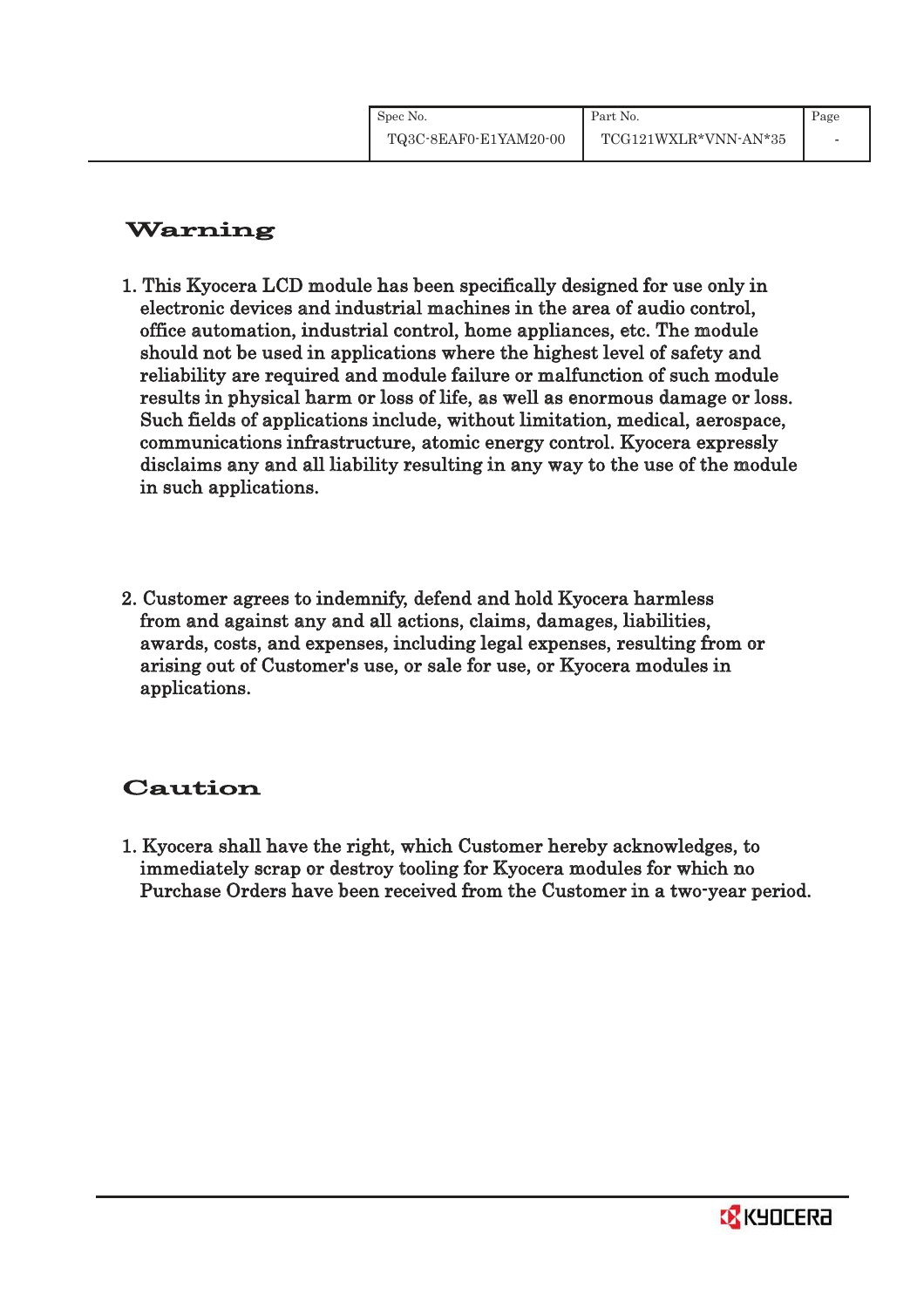

|                  |                      |                | ${\bf TQ3C\text{-}8EAF0\text{-}E1YAM20\text{-}00}$ |                                      | $\text{TCG121WXLR*VNN-AN*35}$ |          |
|------------------|----------------------|----------------|----------------------------------------------------|--------------------------------------|-------------------------------|----------|
|                  |                      |                | Revision record                                    |                                      |                               |          |
|                  | $\rm{\textbf{Date}}$ |                | Designed by : Engineering dept.                    |                                      | Confirmed by : QA dept.       |          |
|                  |                      | $\bf Prepared$ | $\rm Checked$                                      | ${\Large\bf Approved}$               | Checked                       | Approved |
|                  |                      |                |                                                    |                                      |                               |          |
| ${\rm Rev. No.}$ | $\rm{Date}$          | $\rm Page$     |                                                    | $\label{eq:2} \textbf{Descriptions}$ |                               |          |
|                  |                      |                |                                                    |                                      |                               |          |
|                  |                      |                |                                                    |                                      |                               |          |
|                  |                      |                |                                                    |                                      |                               |          |
|                  |                      |                |                                                    |                                      |                               |          |
|                  |                      |                |                                                    |                                      |                               |          |
|                  |                      |                |                                                    |                                      |                               |          |
|                  |                      |                |                                                    |                                      |                               |          |
|                  |                      |                |                                                    |                                      |                               |          |
|                  |                      |                |                                                    |                                      |                               |          |
|                  |                      |                |                                                    |                                      |                               |          |
|                  |                      |                |                                                    |                                      |                               |          |
|                  |                      |                |                                                    |                                      |                               |          |
|                  |                      |                |                                                    |                                      |                               |          |
|                  |                      |                |                                                    |                                      |                               |          |
|                  |                      |                |                                                    |                                      |                               |          |
|                  |                      |                |                                                    |                                      |                               |          |
|                  |                      |                |                                                    |                                      |                               |          |
|                  |                      |                |                                                    |                                      |                               |          |
|                  |                      |                |                                                    |                                      |                               |          |
|                  |                      |                |                                                    |                                      |                               |          |
|                  |                      |                |                                                    |                                      |                               |          |
|                  |                      |                |                                                    |                                      |                               |          |
|                  |                      |                |                                                    |                                      |                               |          |
|                  |                      |                |                                                    |                                      |                               |          |
|                  |                      |                |                                                    |                                      |                               |          |
|                  |                      |                |                                                    |                                      |                               |          |
|                  |                      |                |                                                    |                                      |                               |          |
|                  |                      |                |                                                    |                                      |                               |          |
|                  |                      |                |                                                    |                                      |                               |          |
|                  |                      |                |                                                    |                                      |                               |          |
|                  |                      |                |                                                    |                                      |                               |          |
|                  |                      |                |                                                    |                                      |                               |          |
|                  |                      |                |                                                    |                                      |                               |          |
|                  |                      |                |                                                    |                                      |                               |          |
|                  |                      |                |                                                    |                                      |                               |          |

Spec No.

Page -

Part No.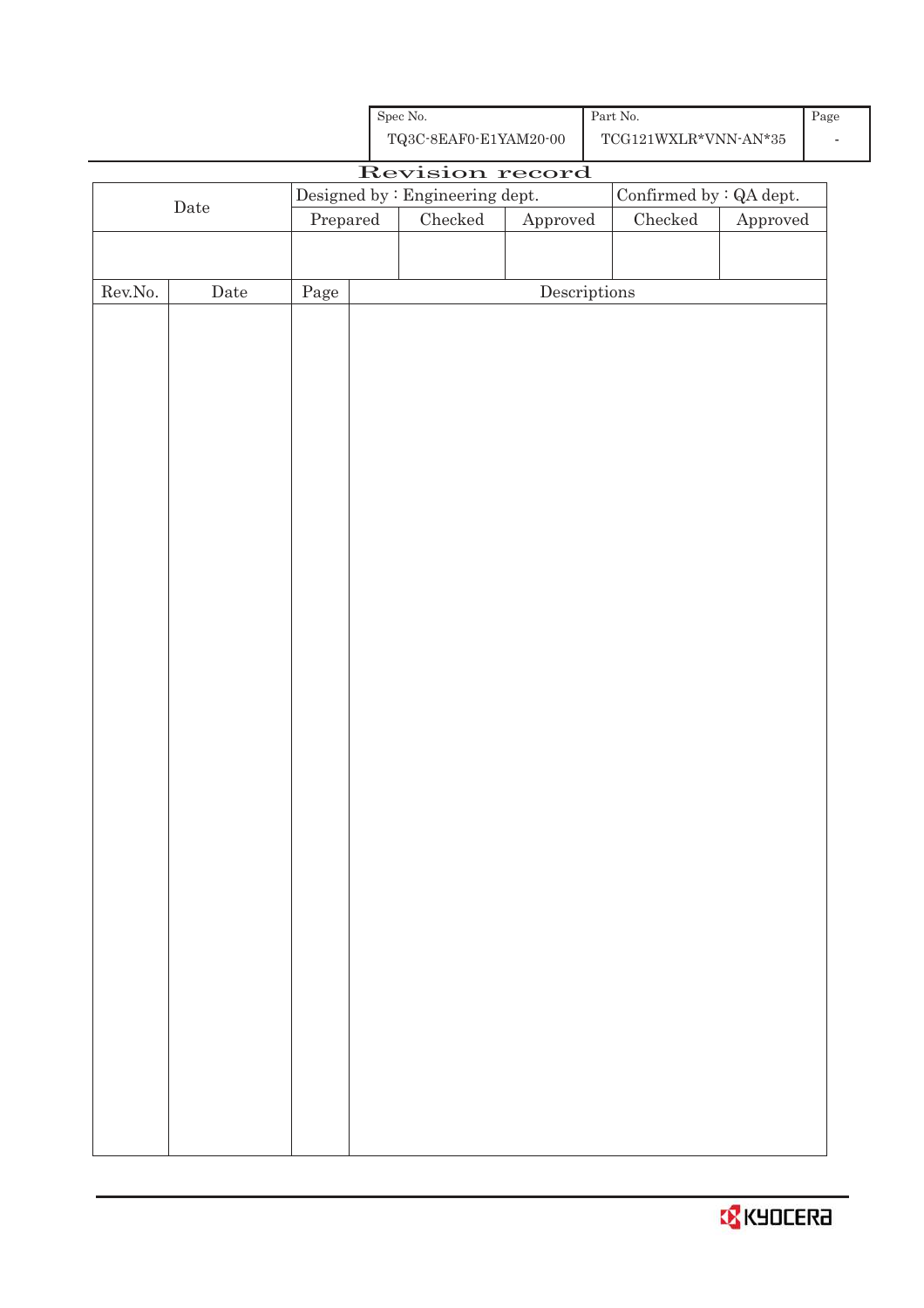## 1. Application

This document defines the specification of TCG121WXLR\*VNN-AN\*35. (RoHS Compliant)

## 2. Construction and outline

| LCD.               | : Transmissive color dot matrix type TFT              |
|--------------------|-------------------------------------------------------|
| Backlight system   | : LED                                                 |
| Polarizer          | : Anti-Glare treatment                                |
| Interface          | : LVDS                                                |
| Additional circuit | : Timing controller, Power supply $(3.3V)$ input)     |
|                    | Constant current circuit for LED Backlight(12V input) |

## 3. Mechanical specifications

| <b>Item</b>                | Specification                                                   | Unit |
|----------------------------|-----------------------------------------------------------------|------|
| Outline dimensions<br>-1)  | $283.0(W)\times185.1(H)\times10.5(D)$                           | mm   |
| Active area                | $261.12(W)\times 163.2(H)$<br>$(30.8cm/12.1$ inch $(Diagonal))$ | mm   |
| Dot format                 | $1280 \times (R, G, B)(W) \times 800(H)$                        | dot  |
| Dot pitch                  | $0.068(W)\times0.204(H)$                                        | mm   |
| $\mathbf{2}$<br>Base color | Normally Black                                                  |      |
| Mass                       | (600)                                                           | g    |

1) Projection not included. Please refer to outline for details.

2) Due to the characteristics of the LCD material, the color varies with environmental temperature.

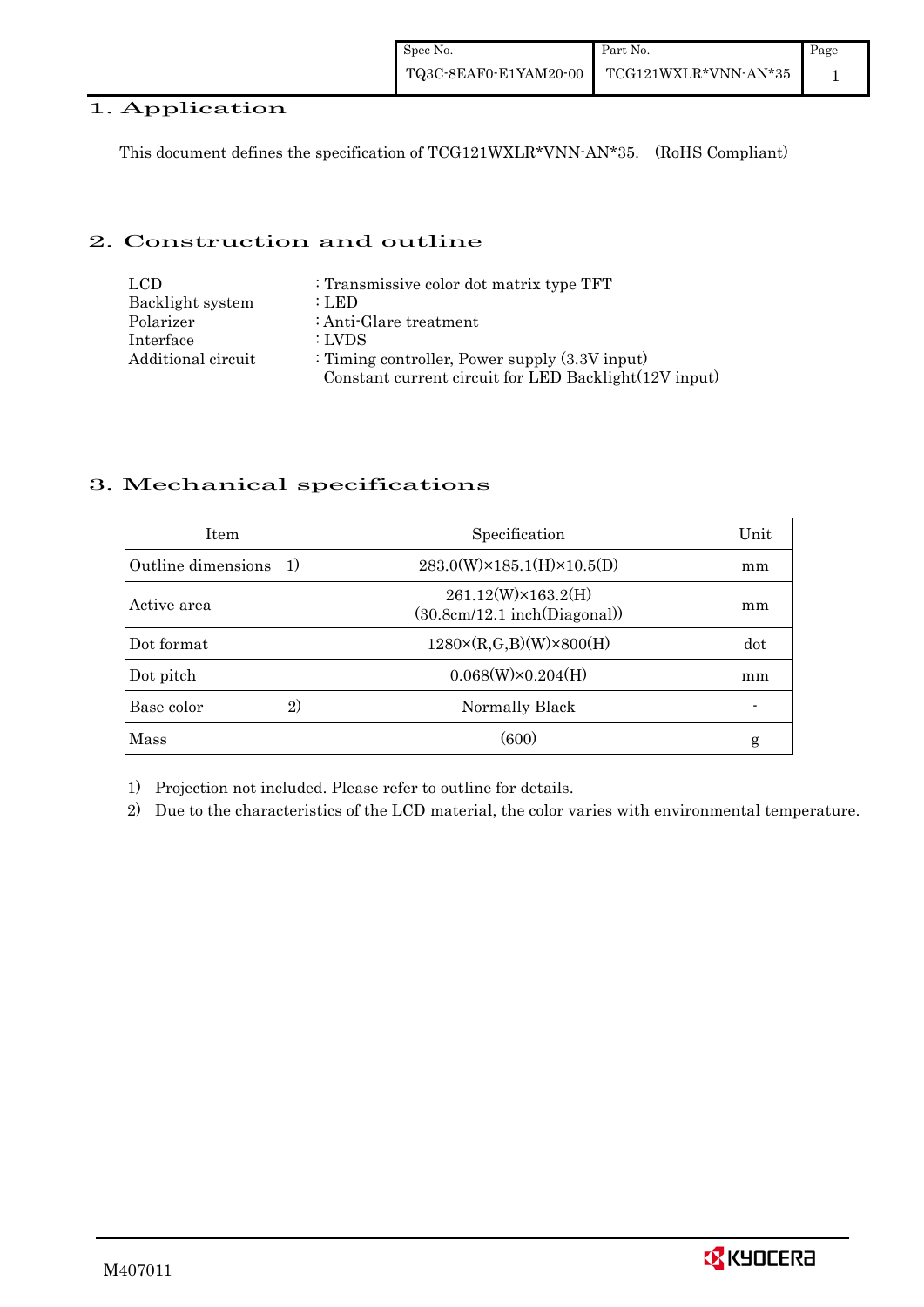## 4. Absolute maximum ratings

|                          | Symbol                          | Min.         | Max.     | Unit           |   |
|--------------------------|---------------------------------|--------------|----------|----------------|---|
| Supply voltage $(+3.3V)$ |                                 | $\rm V_{DD}$ | $(-0.3)$ | (4.0)          | V |
| Supply voltage(+12V)     |                                 | $V_{DD}$     | $(-0.3)$ | (14.0)         |   |
|                          | $(i=0,1,2,3)$<br>RxINi+, RxINi- | $\rm V_{I1}$ | $(-0.3)$ | (2.8)          |   |
| Input signal             | CK IN+, CK IN-                  | $\rm V_{I2}$ | $(-0.3)$ | (2.8)          | V |
| Voltage<br>1)            | BITSEL, SC                      | $\rm V_{I3}$ | $(-0.3)$ | $(V_{DD}+0.5)$ |   |
|                          | <b>BLBRT, BLEN</b>              | $V_{I4}$     | $(-0.3)$ | (Vin)          |   |

#### 4-1. Electrical absolute maximum ratings

1) V<sub>DD</sub> must be supplied correctly within the range described in  $5$ -1.

## 4-2. Environmental absolute maximum ratings

| <b>Item</b>                         | Symbol           | Min.  | Max. | Unit            |
|-------------------------------------|------------------|-------|------|-----------------|
| Operating temperature(Ambient) 1)   | Top(Ambient)     | (.30) | (80) | $\rm ^{\circ}C$ |
| 2)<br>Operating temperature (Panel) | Top (Panel)      | (.30) | (80) | $\rm ^{\circ}C$ |
| 3)<br>Storage temperature           | T <sub>STO</sub> | (.30) | (80) | $\rm ^{\circ}C$ |
| Operating humidity<br>4)            | Hop              | (10)  | 5)   | %RH             |
| Storage humidity<br>4)              | H <sub>STO</sub> | (10)  | 5)   | %RH             |
| Vibration                           |                  | 6)    | 6)   |                 |
| Shock                               | $\blacksquare$   | 7)    | 7)   |                 |

1) Operating temperature means a temperature which operation shall be guaranteed. Since display performance is evaluated at 25°C, another temperature range should be confirmed.

- 2) Panel / Backboard surface temperature (all the surface)
- 3) Temp. =  $-30^{\circ}$ C $<$ 48h, Temp. =  $80^{\circ}$ C $<$ 168h Store LCD at normal temperature/humidity. Keep them free from vibration and shock. An LCD that is kept at a low or a high temperature for a long time can be defective due to other conditions, even if the low or high temperature satisfies the standard. (Please refer to "Precautions for Use" for details.)
- 4) Non-condensing
- 5) Temp. $\leq 40^{\circ}$ C, 85%RH Max.

Temp. $>$ 40°C, Absolute humidity shall be less than 85%RH at 40°C.

6)

| Frequency       | $10\sim$ 55 Hz    | Acceleration value         |
|-----------------|-------------------|----------------------------|
| Vibration width | $0.15$ mm         | $(0.3{\sim}9~{\rm m/s^2})$ |
| Interval        | $10 - 55 - 10$ Hz | 1 minutes                  |

 2 hours in each direction X, Y, Z (6 hours total) EIAJ ED-2531

7) Acceleration: 490 m/s2, Pulse width: 11 ms 3 times in each direction:  $\pm X$ ,  $\pm Y$ ,  $\pm Z$ EIAJ ED-2531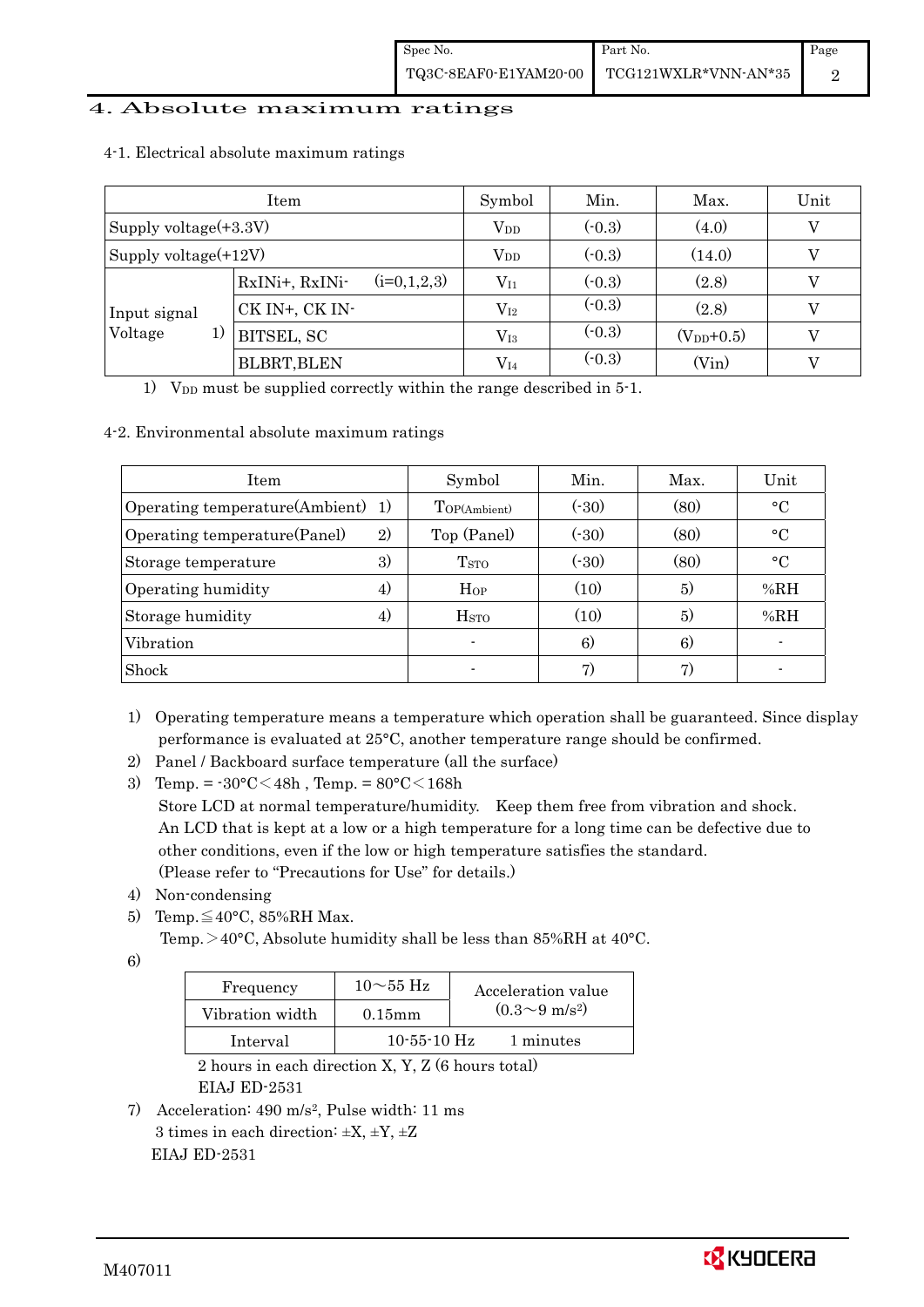# 5. Electrical characteristics

#### 5-1. LCD

| Temp. = $-30 \sim 80^{\circ}$ C     |       |                 |                          |                          |                          |                          |              |
|-------------------------------------|-------|-----------------|--------------------------|--------------------------|--------------------------|--------------------------|--------------|
| Item                                |       | Symbol          | Condition                | Min.                     | Typ.                     | Max.                     | Unit         |
| Supply voltage                      | 1)    | $V_{DD}$        | $\blacksquare$           | 3.0                      | $\!.3$                   | 3.6                      | V            |
| Current consumption                 |       | I <sub>DD</sub> | 2)                       | $\overline{\phantom{a}}$ | (410)                    | (500)                    | mA           |
| Permissive input ripple voltage     |       | $V_{RP}$        | $VDD=3.3V$               | $\overline{\phantom{a}}$ |                          | (100)                    | $mVp-p$      |
|                                     |       | $\rm V_{II}$    | "Low" level              | (0)                      | $\overline{\phantom{0}}$ | (0.8)                    | $\mathbf{V}$ |
| Input signal voltage                | 3)    | V <sub>IH</sub> | "High" level             | (2.0)                    |                          | $(V_{DD})$               | V            |
|                                     |       | $I_{OL}$        | $V_{I3}=0V$              | $(-10)$                  | $\blacksquare$           | (10)                     | $\mu$ A      |
| Input leak current                  |       | $I_{OH}$        | $V_{I3}=3.3V$            |                          | $\blacksquare$           | (400)                    | $\mu$ A      |
| LVDS Input voltage                  | 4)    | $V_{L}$         |                          | (0)                      | $\blacksquare$           | (1.9)                    | V            |
| Differential input voltage          | 4)    | $V_{ID}$        |                          | (100)                    | (350)                    | (600)                    | mV           |
| Differential input                  |       | $V_{TL}$        | "Low" level              | $(VCM - 100)$            | $\overline{\phantom{0}}$ |                          | mV           |
| threshold voltage                   | 4) 5) | V <sub>TH</sub> | "High" level             | —                        | $\overline{\phantom{0}}$ | $(V_{CM}+100)$           | mV           |
| Terminator                          |       | $R_1$           |                          | $\overline{\phantom{a}}$ | (100)                    |                          | $\Omega$     |
|                                     |       | t1              | $\blacksquare$           | (0.1)                    | $\blacksquare$           | (10)                     | ms           |
|                                     |       | t2              |                          | (0)                      | $\overline{\phantom{a}}$ | $\overline{\phantom{a}}$ | ms           |
| V <sub>pp</sub> -turn-on conditions |       | t3              |                          | (0)                      | $\blacksquare$           | $\overline{\phantom{0}}$ | ms           |
|                                     | 1)    | t4              | $\overline{\phantom{a}}$ | (1.0)                    | $\overline{\phantom{a}}$ | $\overline{\phantom{a}}$ | $\mathbf{s}$ |
|                                     |       | t5              |                          | (200)                    |                          |                          | ms           |
|                                     |       | t6              |                          | (200)                    |                          |                          | ms           |

#### 1) V<sub>DD</sub>-turn-on conditions



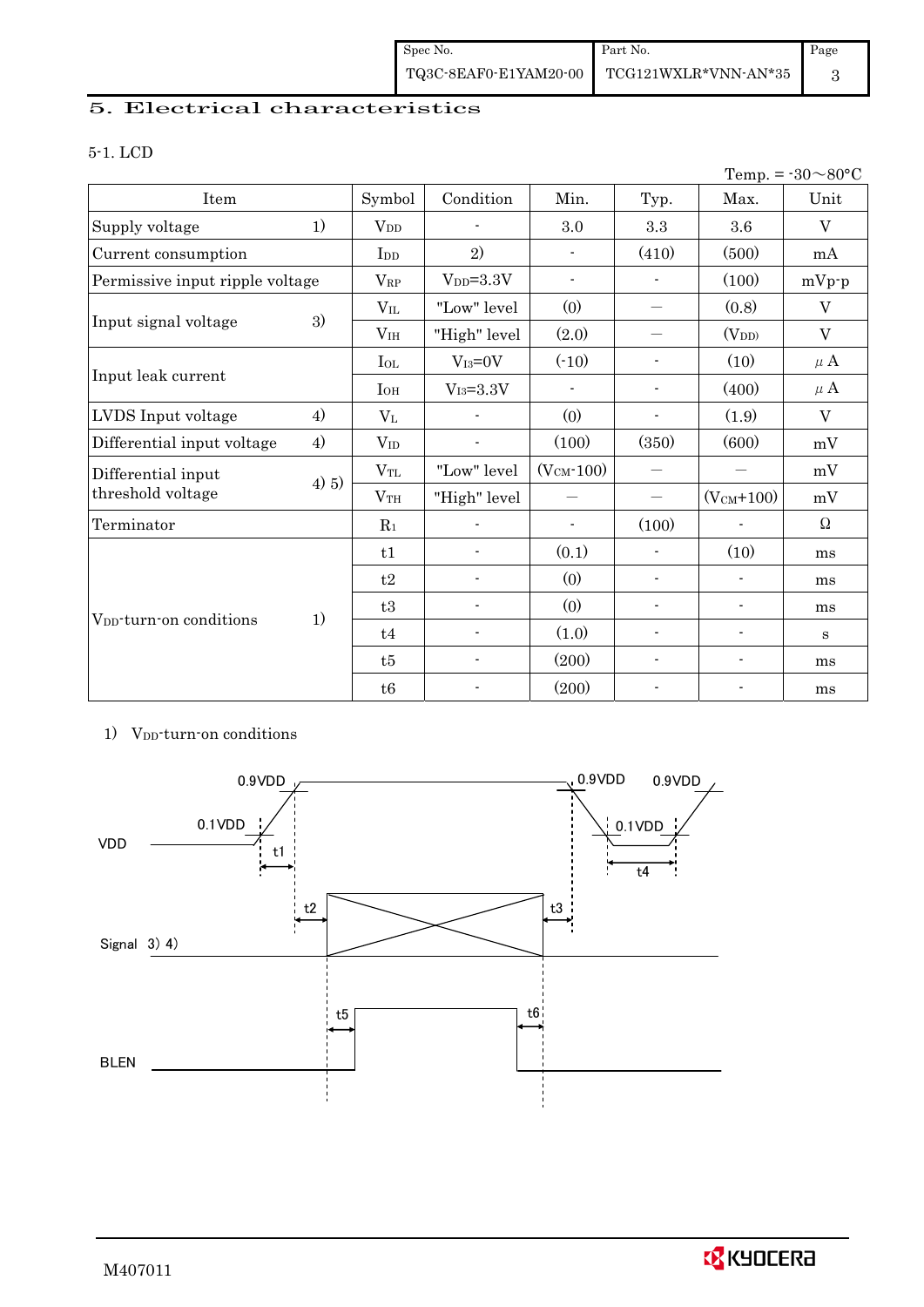#### 2) Display pattern:  $V_{DD} =$

|                      | 3.3V, Temp. $= 25^{\circ}C$                        |
|----------------------|----------------------------------------------------|
|                      | $\cdots$ $\cdots$ $383838393840(dot)$<br>123 456 . |
| 1                    |                                                    |
| $\overline{2}$       | $\Box$                                             |
| 3                    | $\Box$                                             |
| $\ddot{\phantom{a}}$ | $\Box$                                             |
| $\ddot{\phantom{a}}$ |                                                    |
| $\ddot{\phantom{a}}$ |                                                    |
| 799                  |                                                    |
| 800                  |                                                    |
| (dot)                |                                                    |

- 3) Input signal : BITSEL, SC
- 4) Input signal : RxIN3+, RxIN3-, RxIN2+, RxIN2-, RxIN1+, RxIN1-, RxIN0+, RxIN0- CK IN+, CK IN-



5)  $V_{CM}$ : LVDS Common mode voltage (V $_{CM}$ =1.25V)

|                                  |    |                     |                                  |        |                |            | Temp. = $-30 \sim 80$ °C  |
|----------------------------------|----|---------------------|----------------------------------|--------|----------------|------------|---------------------------|
| Item                             |    | Symbol              | Condition                        | Min.   | Typ.           | Max.       | Unit                      |
| Supply voltage                   | 1) | $\rm V_{IN}$        |                                  | (10.8) | (12.0)         | (13.2)     | V                         |
| Current consumption              |    | I <sub>IN</sub>     | 2)                               |        | <b>TBD</b>     | <b>TBD</b> | mA                        |
| Permissive input ripple voltage  |    | $\rm V_{RP\_BL}$    | $V_{IN} = 12.0V$                 |        | $\blacksquare$ | (100)      | $mVp-p$                   |
|                                  |    | VIL_BLBRT           | "Low" level                      | (0)    |                | (0.8)      | $\boldsymbol{\mathrm{V}}$ |
| BLBRT Input signal voltage       |    | $\rm V_{IH\_BLBRT}$ | "High" level                     | (2.3)  | $\blacksquare$ | $(V_{IN})$ | $\mathbf{V}$              |
|                                  |    | VIL_BLEN            | "Low" level                      | (0)    |                | (0.8)      | V                         |
| <b>BLEN</b> Input signal voltage |    | $V_{\rm IH\_BLEN}$  | "High" level                     | (2.3)  | $\blacksquare$ | $(V_{IN})$ | V                         |
| <b>PWM</b> Frequency             | 3) | f <sub>PWM</sub>    |                                  | (200)  | $\blacksquare$ | (10k)      | Hz                        |
|                                  |    |                     | $f_{\text{PWM}} = 200 \text{Hz}$ | (1)    | $\blacksquare$ | (100)      | $\%$                      |
| PWM Duty ratio                   | 3) | $D_{\rm PWM}$       | $f_{\rm PWM} = 2kHz$             | (10)   | $\blacksquare$ | (100)      | $\frac{0}{0}$             |
|                                  |    |                     | $f_{\text{PWM}}=10kHz$           | (50)   | $\blacksquare$ | (100)      | $\frac{0}{0}$             |
| (4), 5)<br>Operating life time   |    | T                   | Temp.= $25^{\circ}$ C            |        | (50,000)       |            | $\mathbf h$               |

## 5-2. Constant current circuit for LED Backlight

1) V<sub>IN</sub>-turn-on conditions

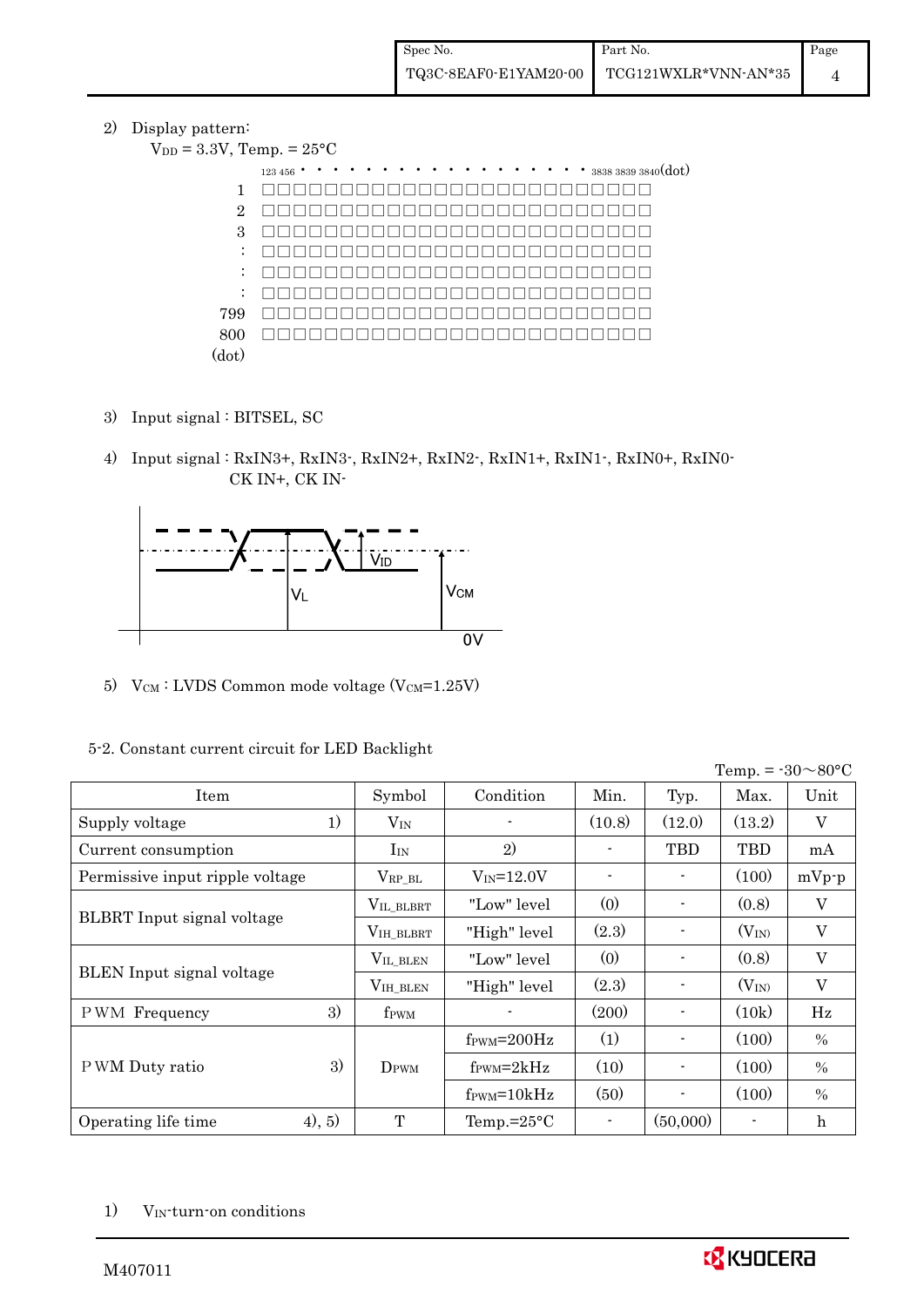

- 2)  $V_{IN} = 12V$ , Temp. =  $25^{\circ}C$ , D<sub>PWM</sub> = 100%
- 3) PWM Timing Diagram



ton, torr  $\geq 50 \mu$  s. In case of lower frequency, the deterioration of the display quality, flicker etc., may occur.

- 4) When brightness decrease 50% of minimum brightness. The average life of a LED will decrease when the LCD is operating at higher temperatures.
- 5) Life time is estimated data.(Condition : IF= $(85)$ mA, Ta=25°C in chamber).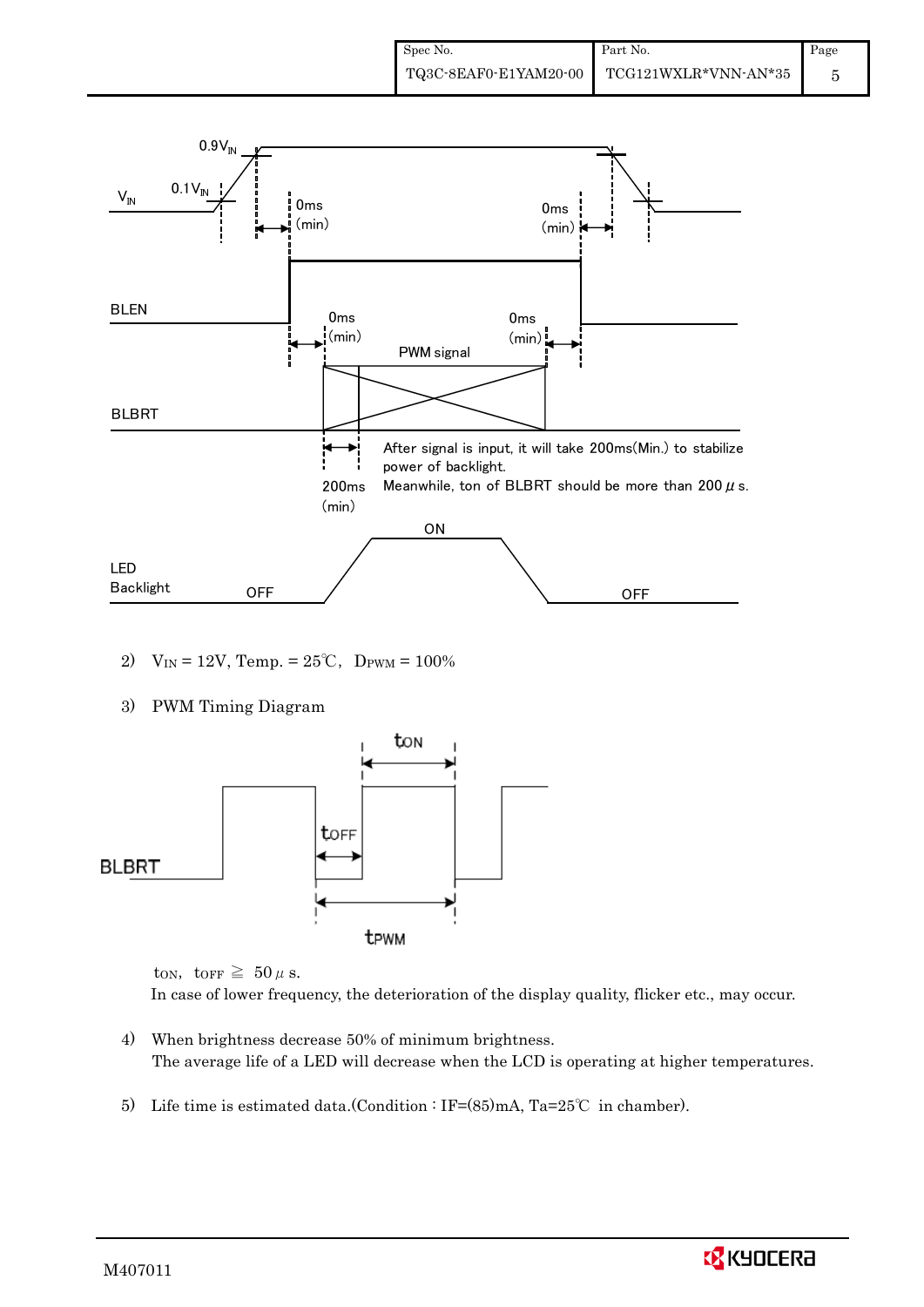| Spec No. | Part No.                                   | Page |
|----------|--------------------------------------------|------|
|          | TQ3C-8EAF0-E1YAM20-00 TCG121WXLR*VNN-AN*35 |      |

# 6. Optical characteristics

Measuring spot =  $\phi$  6.0mm, Temp. = 25°C

| Item                |       | Symbol            | Condition                   | Min.    | Typ.    | Max.    | Unit              |  |
|---------------------|-------|-------------------|-----------------------------|---------|---------|---------|-------------------|--|
|                     | Rise  | $\tau_r$          | $\theta = \phi = 0^{\circ}$ |         | (18)    |         | ms                |  |
| Response time       | Down  | $\tau$ $_{\rm d}$ | $\theta = \phi = 0^{\circ}$ |         | (12)    |         | ms                |  |
|                     |       | $\theta$ upper    |                             |         | 85      |         |                   |  |
|                     |       | $\theta$ LOWER    | $CR \ge 10$                 |         | 85      |         | deg.              |  |
| Viewing angle range |       | $\phi$ LEFT       |                             |         | 85      |         |                   |  |
|                     |       | $\phi$ RIGHT      |                             |         | 85      |         | deg.              |  |
| Contrast ratio      |       | CR                | $\theta = \phi = 0^{\circ}$ | (500)   | (750)   |         | $\blacksquare$    |  |
| <b>Brightness</b>   |       | L                 | IF=85mA/Line                |         | (1500)  |         | cd/m <sup>2</sup> |  |
|                     | Red   | $\mathbf X$       | $\theta = \phi = 0^{\circ}$ | (0.550) | (0.600) | (0.650) |                   |  |
|                     |       | y                 |                             | (0.300) | (0.350) | (0.400) |                   |  |
|                     |       | $\mathbf X$       | $\theta = \phi = 0^{\circ}$ | (0.285) | (0.335) | (0.385) |                   |  |
| Chromaticity        | Green | У                 |                             | (0.520) | (0.570) | (0.620) | $\overline{a}$    |  |
| coordinates         |       | X                 |                             | (0.100) | (0.150) | (0.200) |                   |  |
|                     | Blue  | y                 | $\theta = \phi = 0^{\circ}$ | (0.070) | (0.120) | (0.170) |                   |  |
|                     |       | $\mathbf X$       | $\theta = \phi = 0^{\circ}$ | (0.255) | (0.305) | (0.355) |                   |  |
|                     | White | y                 |                             | (0.275) | (0.325) | (0.375) |                   |  |

6-1. Definition of contrast ratio

 $CR(Contrast ratio) =$  Brightness with all pixels "White" Brightness with all pixels "Black"

6-2. Definition of response time

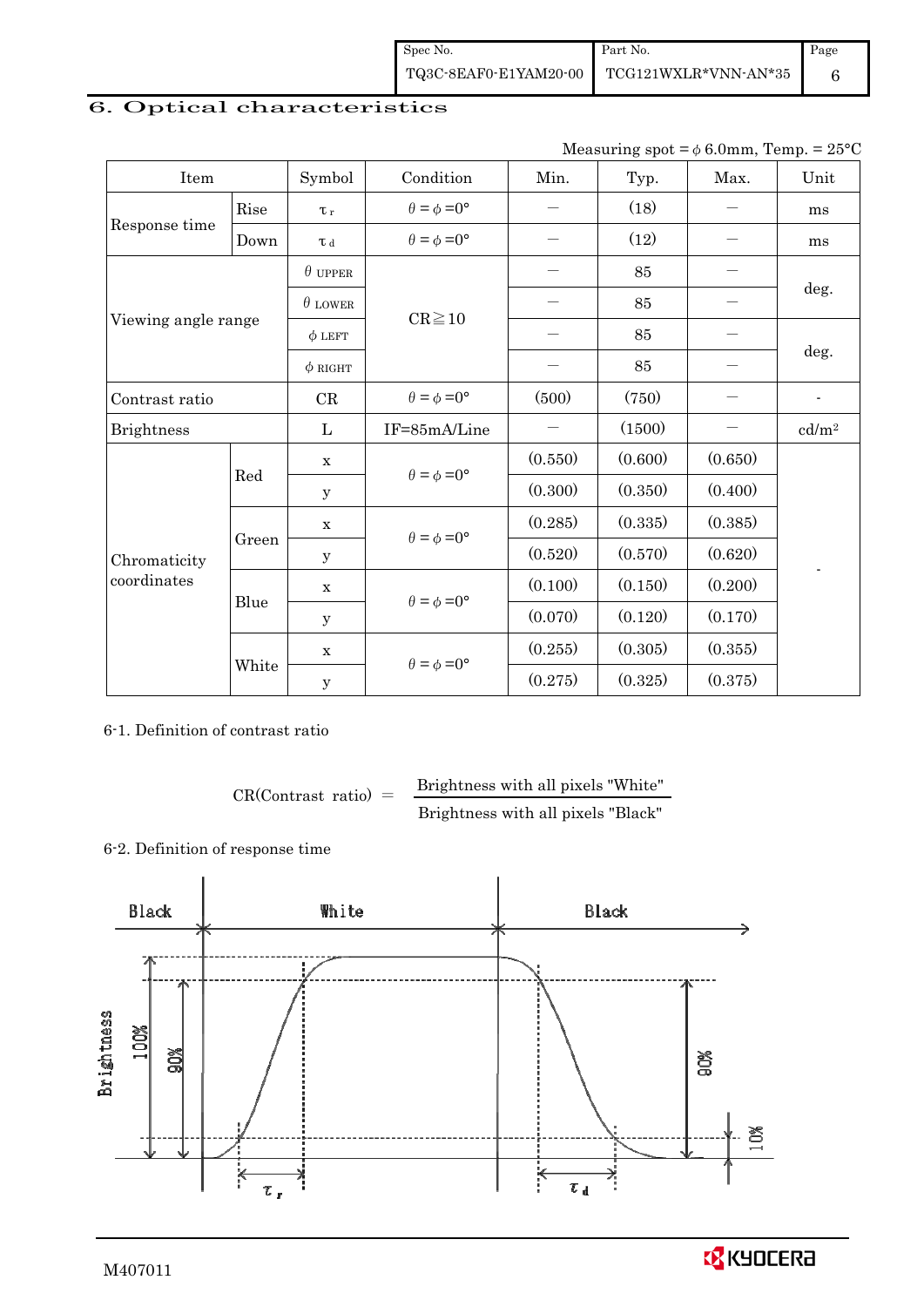6-3. Definition of viewing angle



#### 6-4. Brightness measuring points



- 1) Rating is defined as the white brightness at center of display screen(3).
- 2) 5 minutes after LED is turned on. (Ambient Temp.=25℃)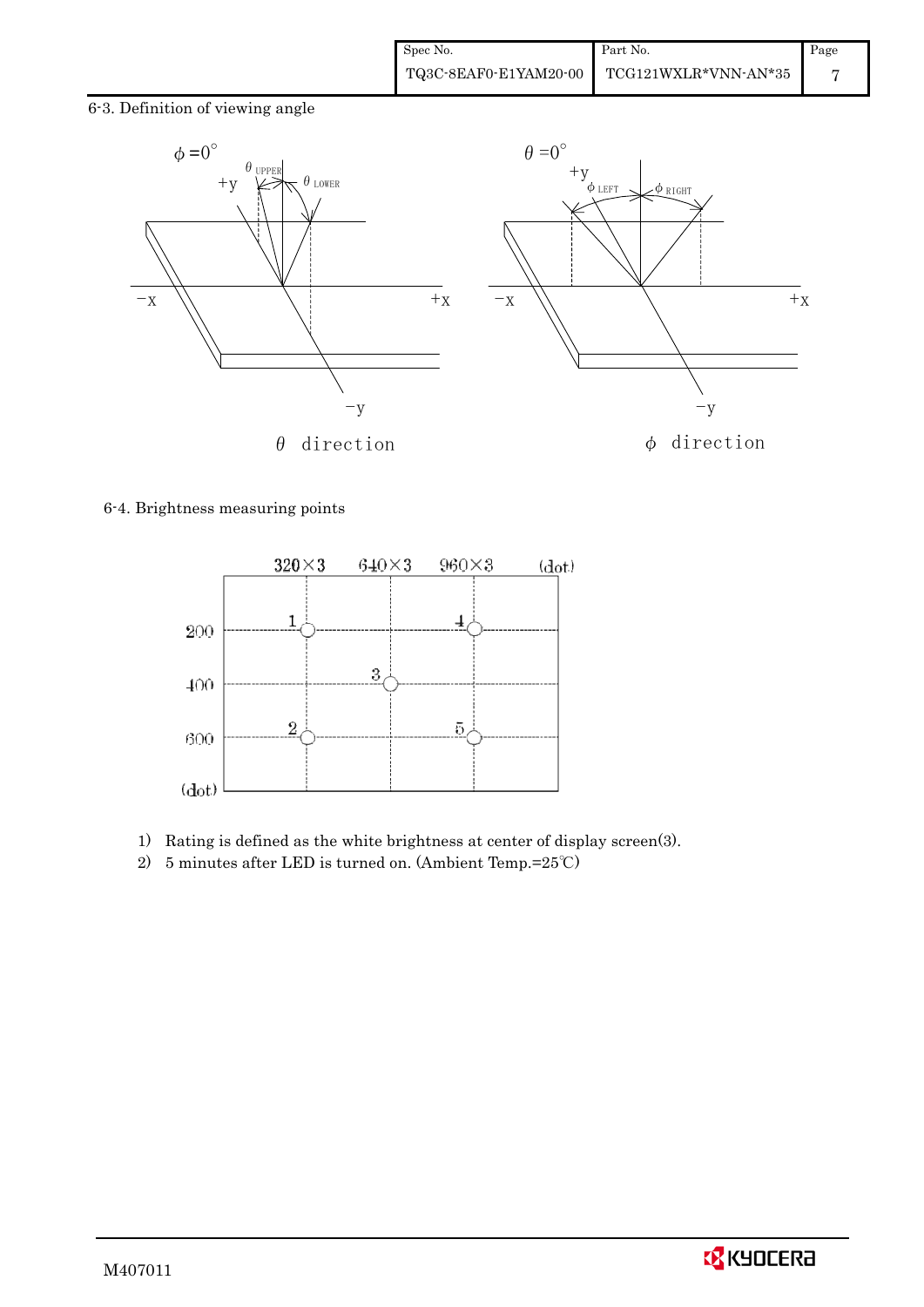## 7. Interface signals

## 7-1. Interface signals

| No.            | Symbol      | Description                                                                             | <b>Note</b> |
|----------------|-------------|-----------------------------------------------------------------------------------------|-------------|
| 1              | <b>VDD</b>  | +3.3V power supply                                                                      |             |
| $\overline{2}$ | <b>VDD</b>  | +3.3V power supply                                                                      |             |
| 3              | <b>GND</b>  | <b>GND</b>                                                                              |             |
| 4              | <b>GND</b>  | <b>GND</b>                                                                              |             |
| 5              | $RxIN0-$    | LVDS receiver signal $CHO(·)$                                                           | <b>LVDS</b> |
| 6              | $RxIN0+$    | LVDS receiver signal $CHO(+)$                                                           | <b>LVDS</b> |
| 7              | <b>GND</b>  | <b>GND</b>                                                                              |             |
| 8              | $RxIN1$ -   | LVDS receiver signal $CH1(\cdot)$                                                       | <b>LVDS</b> |
| 9              | $RxIN1+$    | LVDS receiver signal $CH1(+)$                                                           | <b>LVDS</b> |
| 10             | <b>GND</b>  | <b>GND</b>                                                                              |             |
| 11             | RxIN2-      | LVDS receiver signal $CH2(\cdot)$                                                       | <b>LVDS</b> |
| 12             | $RxIN2+$    | LVDS receiver signal $CH2(+)$                                                           | <b>LVDS</b> |
| 13             | <b>GND</b>  | <b>GND</b>                                                                              |             |
| 14             | CK IN-      | LVDS receiver signal $CK(\cdot)$                                                        | <b>LVDS</b> |
| 15             | CK IN+      | LVDS receiver signal $CK(+)$                                                            | <b>LVDS</b> |
| 16             | <b>GND</b>  | <b>GND</b>                                                                              |             |
| 17             | RxIN3-      | LVDS receiver signal $CH3(\cdot)$                                                       | <b>LVDS</b> |
| 18             | $RxIN3+$    | LVDS receiver signal $CH3(+)$                                                           | <b>LVDS</b> |
| 19             | <b>MODE</b> | Bit data select signal (GND or Open: Link3 RGB[1:0] Mode,<br>High: Link3 RGB[7:6] mode) |             |
| 20             | SC          | Scan direction control (GND or Open: Normal, High: Reverse)                             | 1)          |

| LCD connector | : $20186 - 020E - 11F$ (I-PEX)                                |
|---------------|---------------------------------------------------------------|
|               | Matching connector : $20197 \cdot 020U \cdot F (I \cdot PEX)$ |
|               | 20197-T20U-F (I-PEX)                                          |

| LVDS receiver             | Embedded in ASIC                              |
|---------------------------|-----------------------------------------------|
| Matching LVDS transmitter | THC63LVDM83R(THine Electronics) or compatible |

1) Scanning

SC : GND or Open SC : High



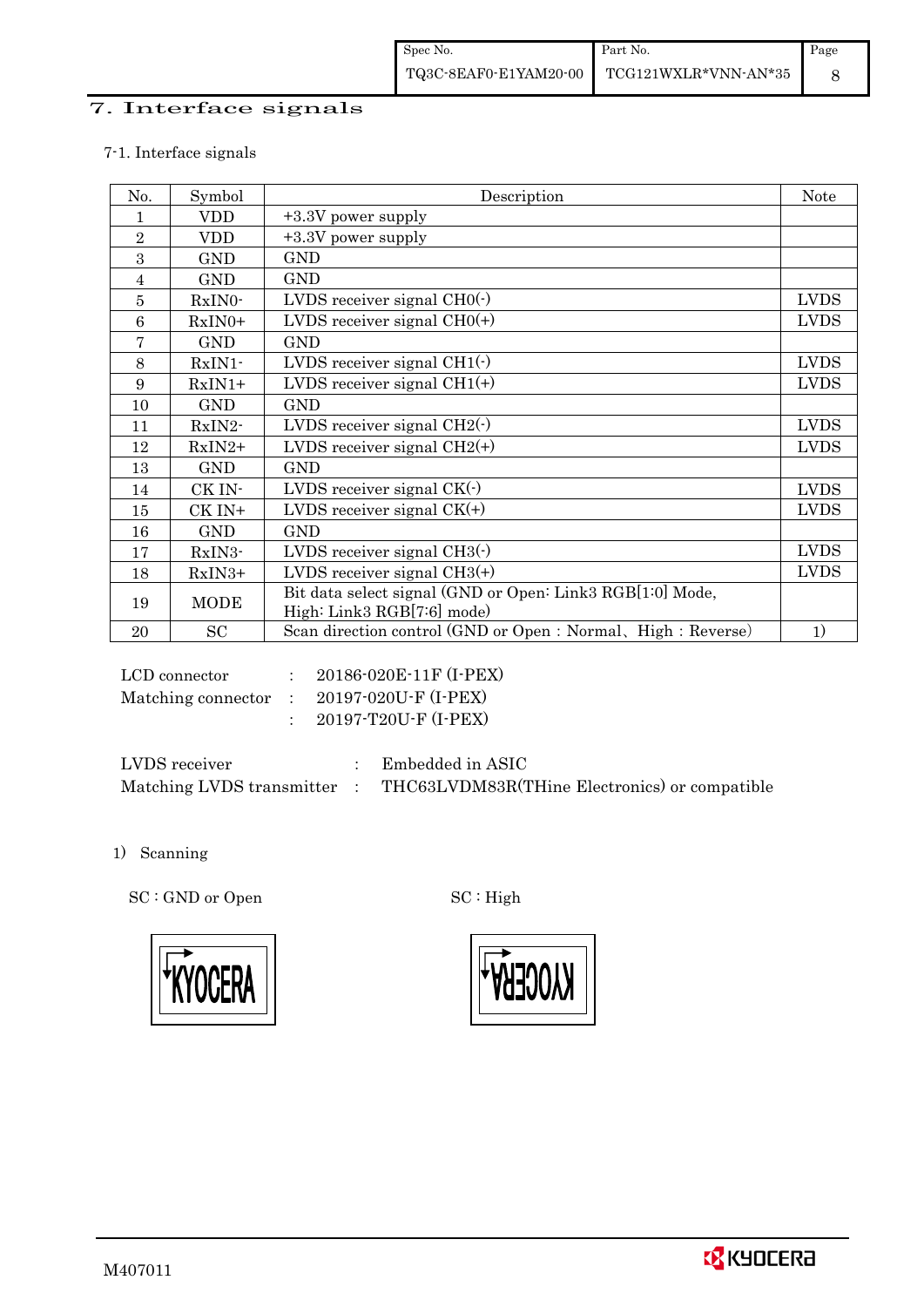Spec No. TQ3C-8EAF0-E1YAM20-00 Part No. TCG121WXLR\*VNN-AN\*35 Page 9

7-2. LED

| No.            | Symbol       | Description                       | <b>Note</b> |
|----------------|--------------|-----------------------------------|-------------|
|                | $V_{\rm IN}$ | $+12V$ power supply               |             |
| $\overline{2}$ | $V_{\rm IN}$ | $+12V$ power supply               |             |
| 3              | <b>BLBRT</b> | PWM signal(Brightness adjustment) |             |
| 4              | <b>BLEN</b>  | ON/OFF terminal voltage           |             |
| 5              | <b>GND</b>   | <b>GND</b>                        |             |
| 6              | <b>GND</b>   | <b>GND</b>                        |             |
| 7              | <b>GND</b>   | <b>GND</b>                        |             |
| 8              | <b>GND</b>   | <b>GND</b>                        |             |
| 9              | Vin          | $+12V$ power supply               |             |
| 10             | Vin          | $+12V$ power supply               |             |

| LCD connector      | $SM10B\text{-}SHLS\text{-}TF(LF)(SN)$ | (JST) |
|--------------------|---------------------------------------|-------|
| Matching connector | SHLP-10V-S-B                          | (JST) |

## 7-3. Data mapping ( 6bit Input Mode )

1) Data Mapping (Transmitter:THC63LVDM83R(THine Electronics) or compatible)

| Transmitter      |                 | $19Pin$ MODE = "L" or OPEN |
|------------------|-----------------|----------------------------|
| Pin No.          | Data            |                            |
| 51               | TA <sub>0</sub> | RO(LSB)                    |
| $52\,$           | TA <sub>1</sub> | R1                         |
| 54               | TA <sub>2</sub> | R2                         |
| $55\,$           | TA <sub>3</sub> | R3                         |
| 56               | TA4             | R <sub>4</sub>             |
| 3                | TA5             | R5(MSB)                    |
| $\overline{4}$   | TA6             | GO(LSB)                    |
| $\boldsymbol{6}$ | TB <sub>0</sub> | G <sub>1</sub>             |
| $\overline{7}$   | TB1             | G <sub>2</sub>             |
| 11               | TB <sub>2</sub> | G <sub>3</sub>             |
| 12               | TB <sub>3</sub> | G <sub>4</sub>             |
| 14               | TB4             | G5(MSB)                    |
| 15               | TB5             | B0(LSB)                    |
| 19               | TB6             | B1                         |
| 20               | TC <sub>0</sub> | B <sub>2</sub>             |
| 22               | TC1             | B3                         |
| 23               | TC <sub>2</sub> | B <sub>4</sub>             |
| 24               | TC <sub>3</sub> | B5(MSB)                    |
| $\sqrt{27}$      | TC4             | (HS)                       |
| 28               | TC <sub>5</sub> | (VS)                       |
| 30               | TC <sub>6</sub> | DE                         |
| 50               | TD <sub>0</sub> | <b>GND</b>                 |
| $\overline{2}$   | TD1             | <b>GND</b>                 |
| 8                | TD <sub>2</sub> | <b>GND</b>                 |
| 10               | TD <sub>3</sub> | <b>GND</b>                 |
| 16               | TD4             | <b>GND</b>                 |
| 18               | TD5             | <b>GND</b>                 |
| $\rm 25$         | TD <sub>6</sub> | <b>GND</b>                 |

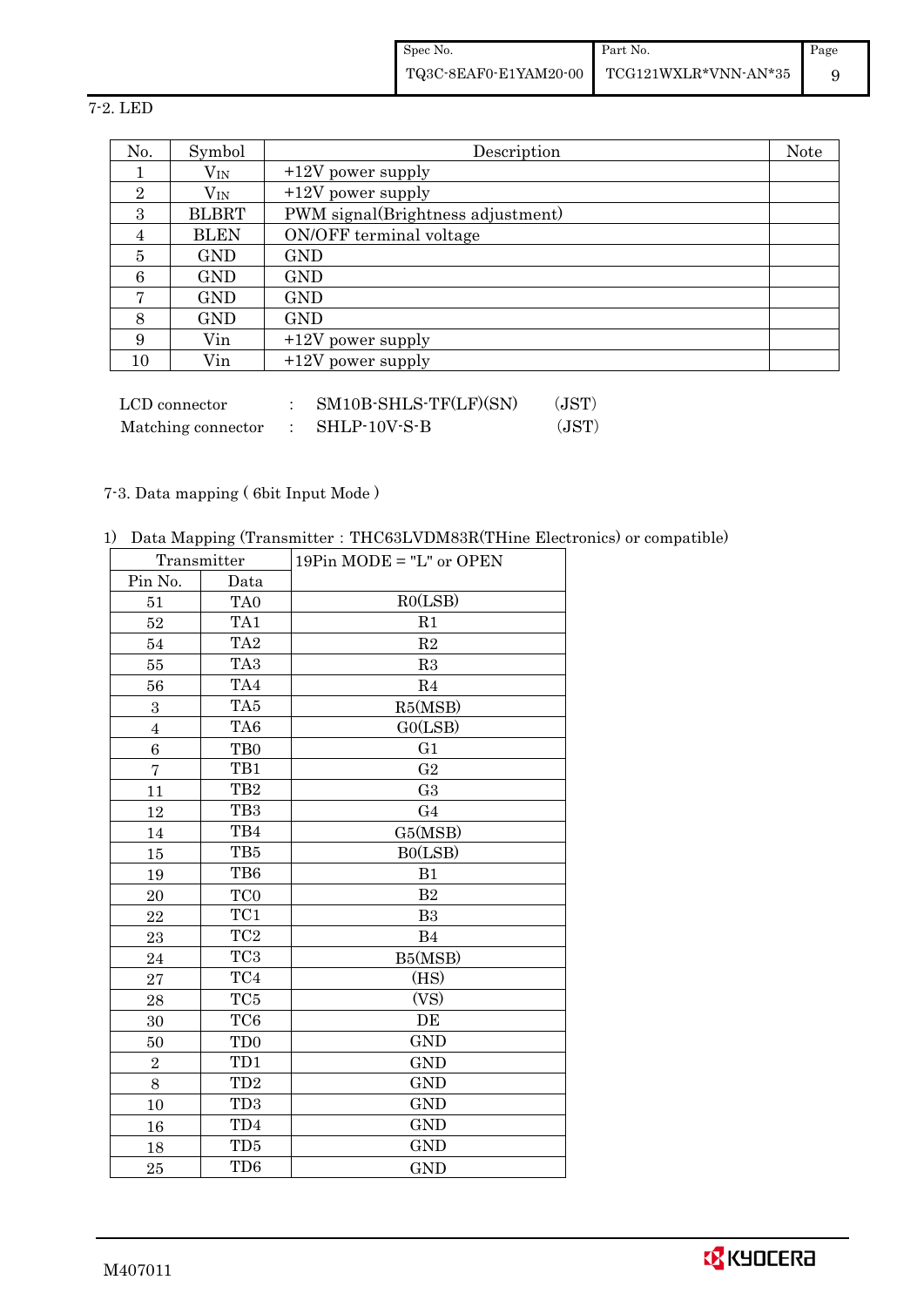| Spec No.              | Part No.             | Page |
|-----------------------|----------------------|------|
| TQ3C-8EAF0-E1YAM20-00 | TCG121WXLR*VNN-AN*35 |      |



 DE:DATA ENABLE  $\operatorname{HS}$  :  $\operatorname{HSTNC}$  $\mathbf{VS}:\mathbf{V}_{\text{SYNC}}$ 

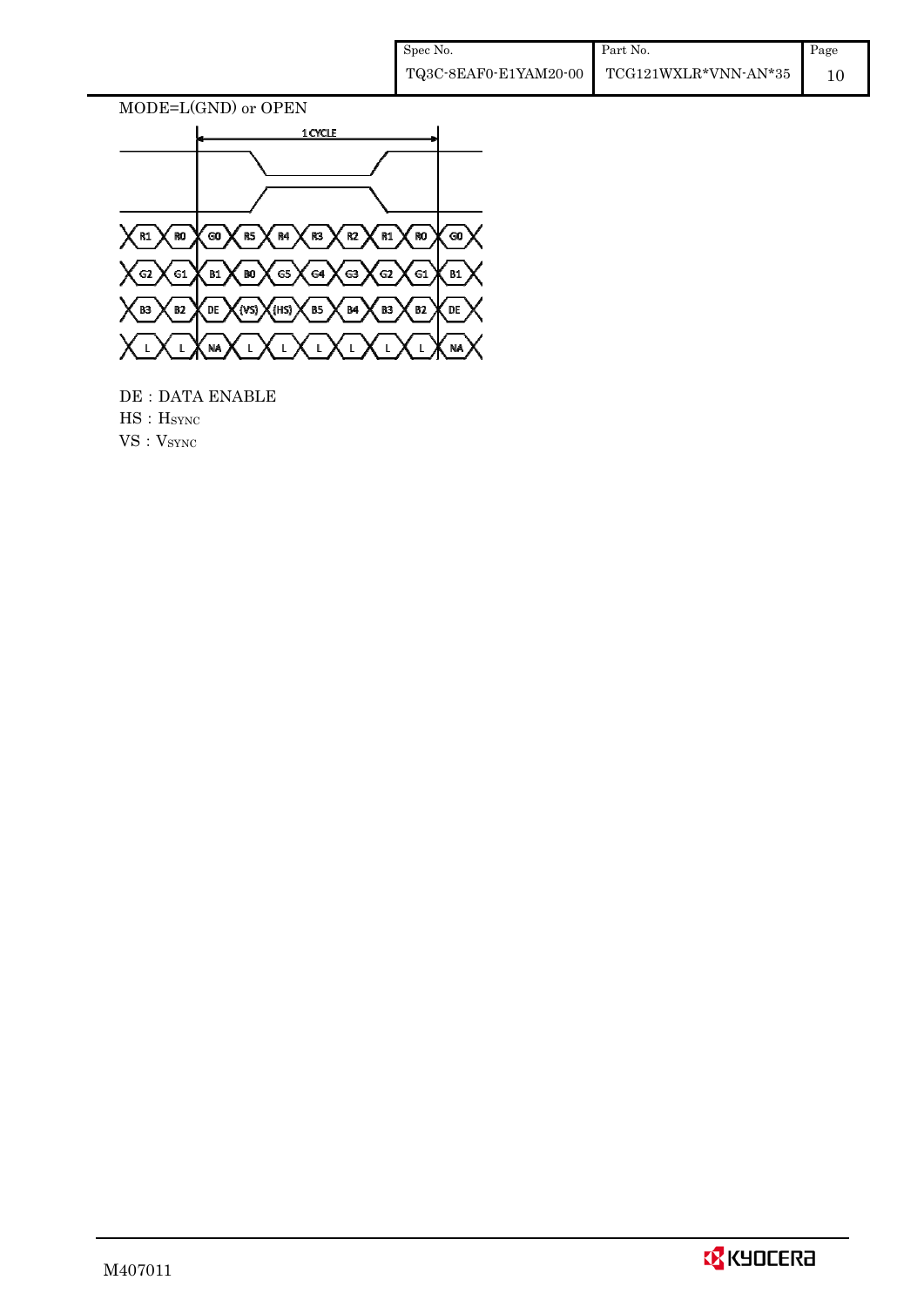#### 2) Block Diagram

## MODE=L(GND) or OPEN



When using "6-bit Transmitter", please connect the unused channel of the control IC receiver as described in the diagram below.



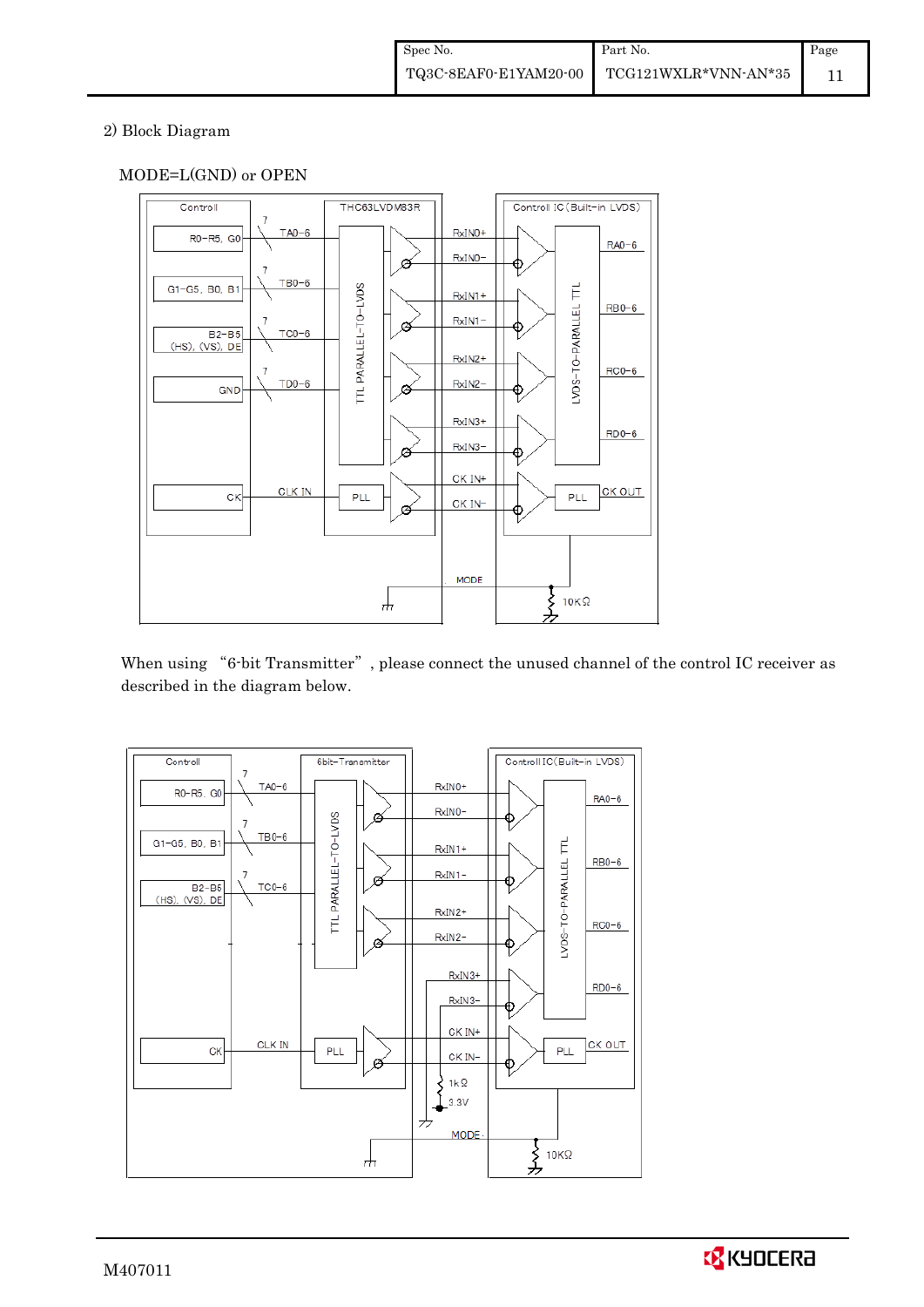| Spec No. | Part No.                                                                                                           | Page |
|----------|--------------------------------------------------------------------------------------------------------------------|------|
|          | $\left. {\rm TQ3C\text{-}SEAF0\text{-}E1YAM20\text{-}00} \right  \left. {\rm TCG121WXLR*VNN\text{-}AN*35} \right.$ |      |

## 7-4. Data mapping (8bit Input Mode)

|  |  |  | 1) Data Mapping (Transmitter: THC63LVDM83R(THine Electronics) or compatible) |  |  |
|--|--|--|------------------------------------------------------------------------------|--|--|
|--|--|--|------------------------------------------------------------------------------|--|--|

| Transmitter      |                             | $19Pin MODE = "H"$ | 19 $Pin$ MODE = "L" or OPEN |
|------------------|-----------------------------|--------------------|-----------------------------|
| Pin No.          | Data                        |                    |                             |
| 51               | TA <sub>0</sub>             | RO(LSB)            | R <sub>2</sub>              |
| 52               | TA1                         | R1                 | R3                          |
| 54               | TA <sub>2</sub>             | $\mathbf{R}2$      | R <sub>4</sub>              |
| 55               | TA <sub>3</sub>             | R3                 | R5                          |
| 56               | TA4                         | R <sub>4</sub>     | R6                          |
| $\boldsymbol{3}$ | TA5                         | R5                 | R7(MSB)                     |
| $\overline{4}$   | TA6                         | GO(LSB)            | G <sub>2</sub>              |
| $\,6$            | T <sub>B0</sub>             | G <sub>1</sub>     | G <sub>3</sub>              |
| $\overline{7}$   | TB1                         | G <sub>2</sub>     | G <sub>4</sub>              |
| 11               | TB <sub>2</sub>             | G <sub>3</sub>     | G <sub>5</sub>              |
| 12               | TB <sub>3</sub>             | G <sub>4</sub>     | G <sub>6</sub>              |
| 14               | TB4                         | G5                 | G7(MSB)                     |
| 15               | TB5                         | BO(LSB)            | B <sub>2</sub>              |
| 19               | TB6                         | B1                 | B <sub>3</sub>              |
| 20               | TC <sub>0</sub>             | B <sub>2</sub>     | B4                          |
| 22               | TC1                         | B <sub>3</sub>     | <b>B5</b>                   |
| 23               | TC <sub>2</sub>             | B <sub>4</sub>     | B <sub>6</sub>              |
| 24               | TC <sub>3</sub>             | B5                 | B7(MSB)                     |
| 27               | TC4                         | (HS)               | (HS)                        |
| 28               | TC <sub>5</sub>             | (VS)               | (VS)                        |
| 30               | TC <sub>6</sub>             | DE                 | DE                          |
| 50               | T <sub>D</sub> <sub>0</sub> | R6                 | RO(LSB)                     |
| $\overline{2}$   | TD1                         | R7(MSB)            | R1                          |
| 8                | TD <sub>2</sub>             | G <sub>6</sub>     | GO(LSB)                     |
| 10               | TD <sub>3</sub>             | G7(MSB)            | G <sub>1</sub>              |
| 16               | TD4                         | B6                 | B0(LSB)                     |
| 18               | TD <sub>5</sub>             | B7(MSB)            | B1                          |
| 25               | TD <sub>6</sub>             | (NA)               | (NA)                        |

## MODE=H

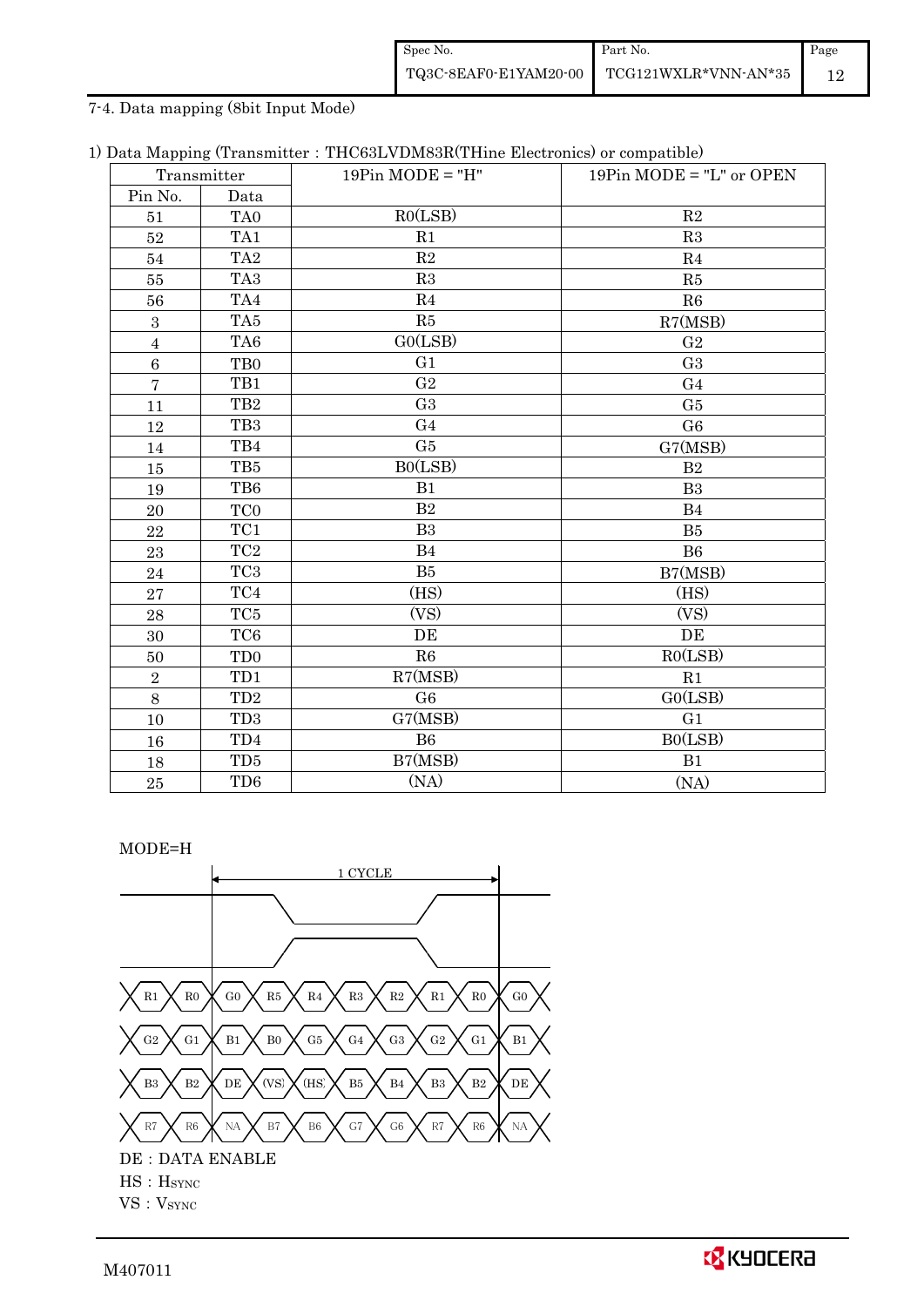

2) Block Diagram

## MODE=H



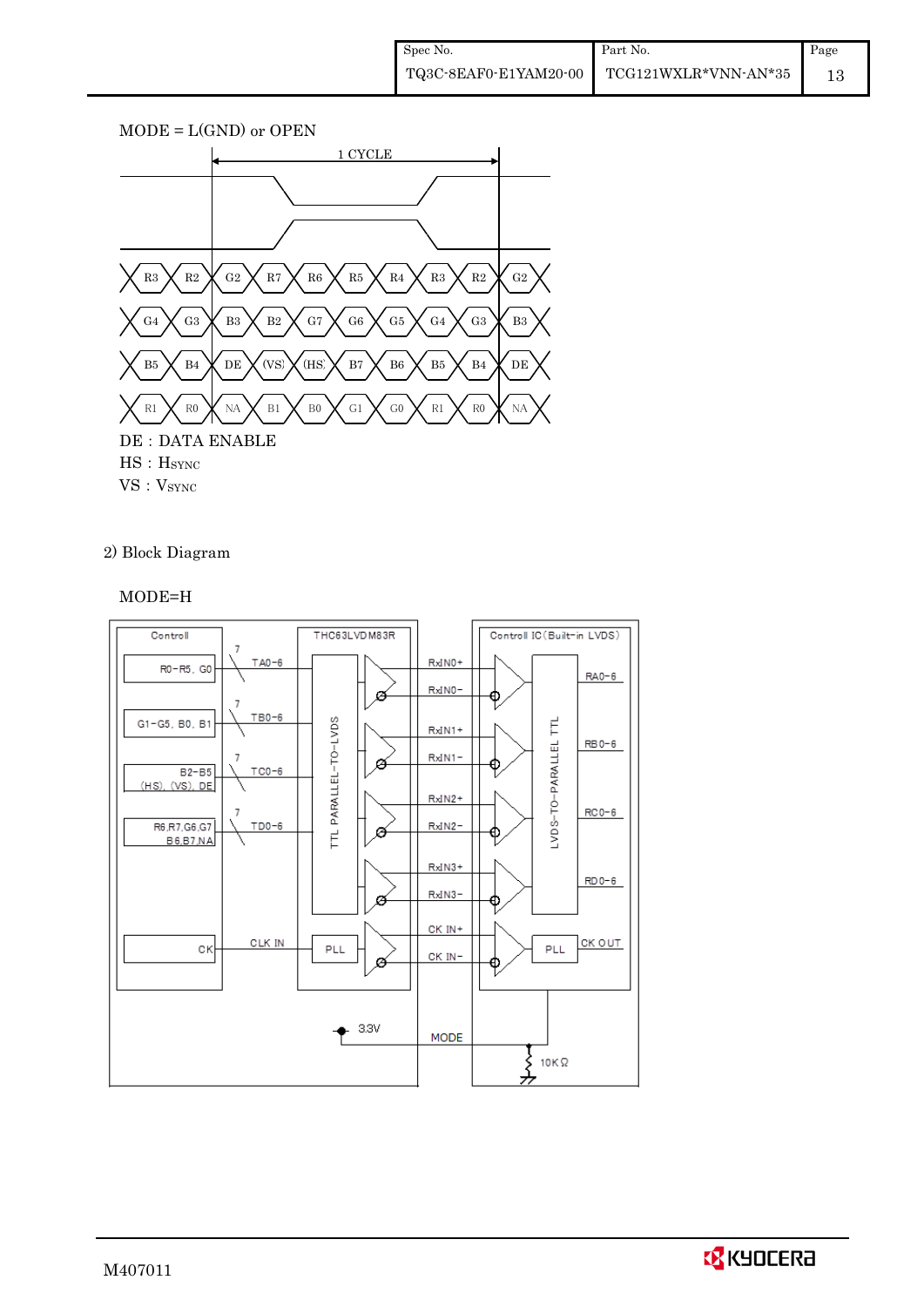## MODE=L(GND) or OPEN

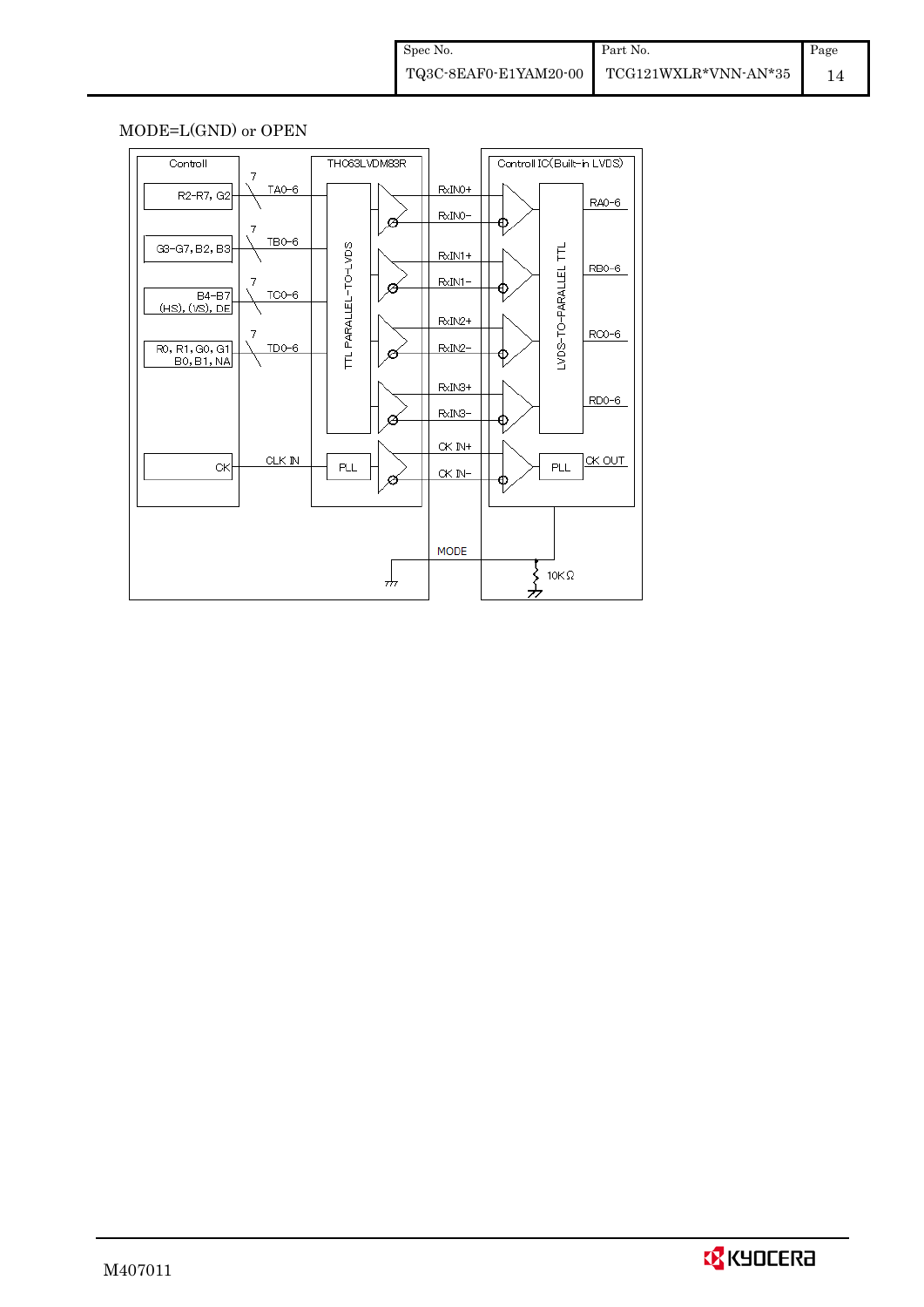## 8. Input timing characteristics

## 8-1. Timing characteristics

|                       | Item                      | Symbol          | Min.  | Typ.  | Max. | Unit    | Note |
|-----------------------|---------------------------|-----------------|-------|-------|------|---------|------|
| Clock (CK)            | Frequency                 | $1/\mathrm{Tc}$ | 60    | 71.1  | 80   | MHz     |      |
|                       | Horizontal Period         | Th              | 1300  | 1440  | 1800 | Dot     |      |
|                       |                           |                 | 16.25 | 20.25 |      | $\mu$ s |      |
| Enable signal<br>(DE) | Horizontal display period | Thd             |       | 1280  |      |         |      |
|                       | Vertical Period           | $T_{V}$         | 803   | 823   | 1024 | Line    |      |
|                       | Vertical display period   | Tvd             |       | 800   |      |         |      |
| Refresh rate          |                           | fy              | 50    | 60    | 70   |         | 2)   |

1) Please set a clock frequency, a vertical dormant period, and the horizontal dormant period so that the Horizontal Period should not reach less than Min. value.

2) If the refresh rate reach less than Min. value, the deterioration of the display quality, flicker etc., may occur.(fv=1/Tv)

# **Vertical Timing Diagram**

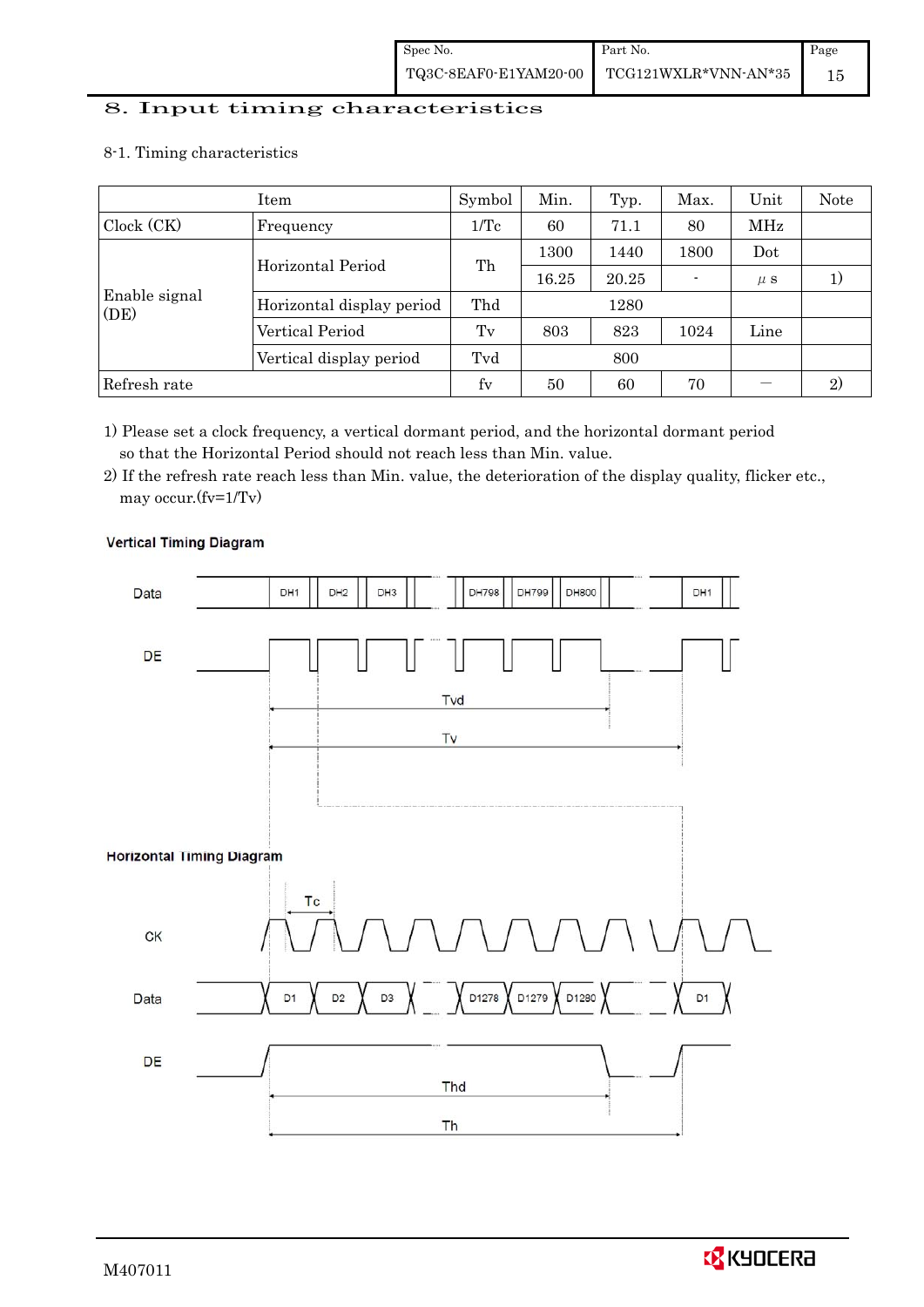| Spec No.              | Part No.             | Page |
|-----------------------|----------------------|------|
| TQ3C-8EAF0-E1YAM20-00 | TCG121WXLR*VNN-AN*35 |      |

8-2. Input Data Signals and Display position on the screen

| D1, DH1 | D2, DH1                           | D3, DH1 |         |             |          |  | D1280, DH1 |
|---------|-----------------------------------|---------|---------|-------------|----------|--|------------|
| D1, DH2 | D2, DH2                           | D3, DH2 |         |             |          |  |            |
|         |                                   |         |         |             |          |  |            |
|         |                                   |         |         |             |          |  |            |
|         |                                   |         |         |             |          |  |            |
|         |                                   |         | $\bf R$ | $\mathbf G$ | $\bf{B}$ |  |            |
|         |                                   |         |         |             |          |  |            |
|         |                                   |         |         |             |          |  |            |
|         |                                   |         |         |             |          |  |            |
|         |                                   |         |         |             |          |  |            |
|         |                                   |         |         |             |          |  |            |
|         | D1, DH800   D2, DH800   D3, DH800 |         |         |             |          |  |            |

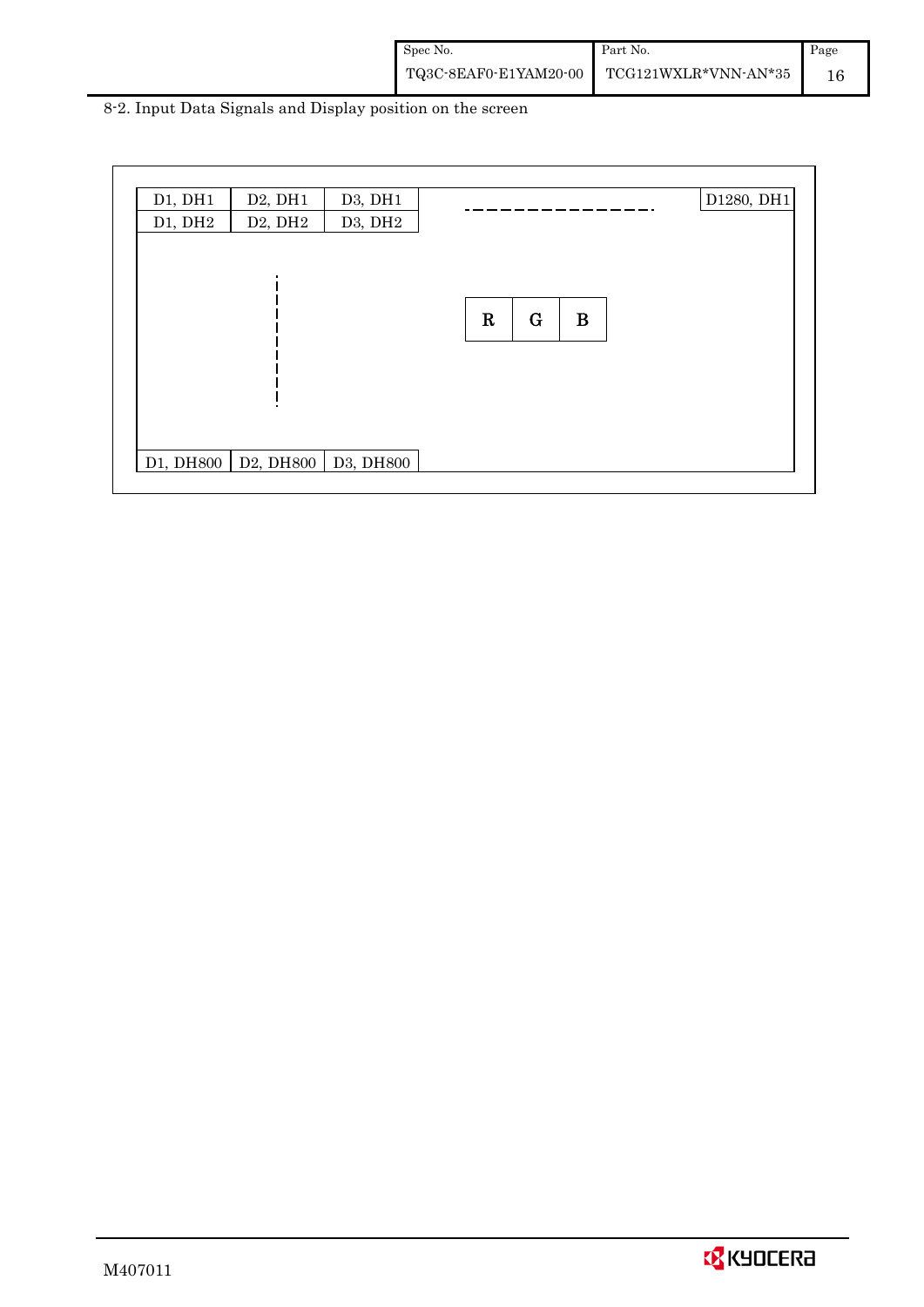## 9. Lot number identification

The lot number shall be indicated on the back of the backlight case of each LCD.

TCG121WXLR\*VNN-AN\*35 - □□ - □□ - □ MADE IN □□□□□ ↓ ↓ ↓ ↓ ↓  $1 2 3 4 5$ 

- No1. No5. above indicate
	- 1. Year code
	- 2. Month code
	- 3. Date
	- 4. Version Number
	- 5. Country of origin (Japan or China)

| Year       | 2016 | 2017 | 2018 | 2019 | 2020 | 2021 |
|------------|------|------|------|------|------|------|
| $\rm Code$ |      |      |      | ັ    |      |      |

| Month | Jan. | Feb. | Mar. | Apr. | May | Jun. |
|-------|------|------|------|------|-----|------|
| Code  |      |      |      |      |     |      |

| Month | Jul. | Aug. | Sep. | Oct. | Nov. | Dec. |
|-------|------|------|------|------|------|------|
| Code  |      |      |      | ∡⊾   |      |      |

#### 10. Warranty

#### 10-1. Incoming inspection

Please inspect the LCD within one month after your receipt.

#### 10-2. Production warranty

 Kyocera warrants its LCD's for a period of 12 months from the ship date. Kyocera shall, by mutual agreement, replace or re-work defective LCD's that are shown to be Kyocera's responsibility.

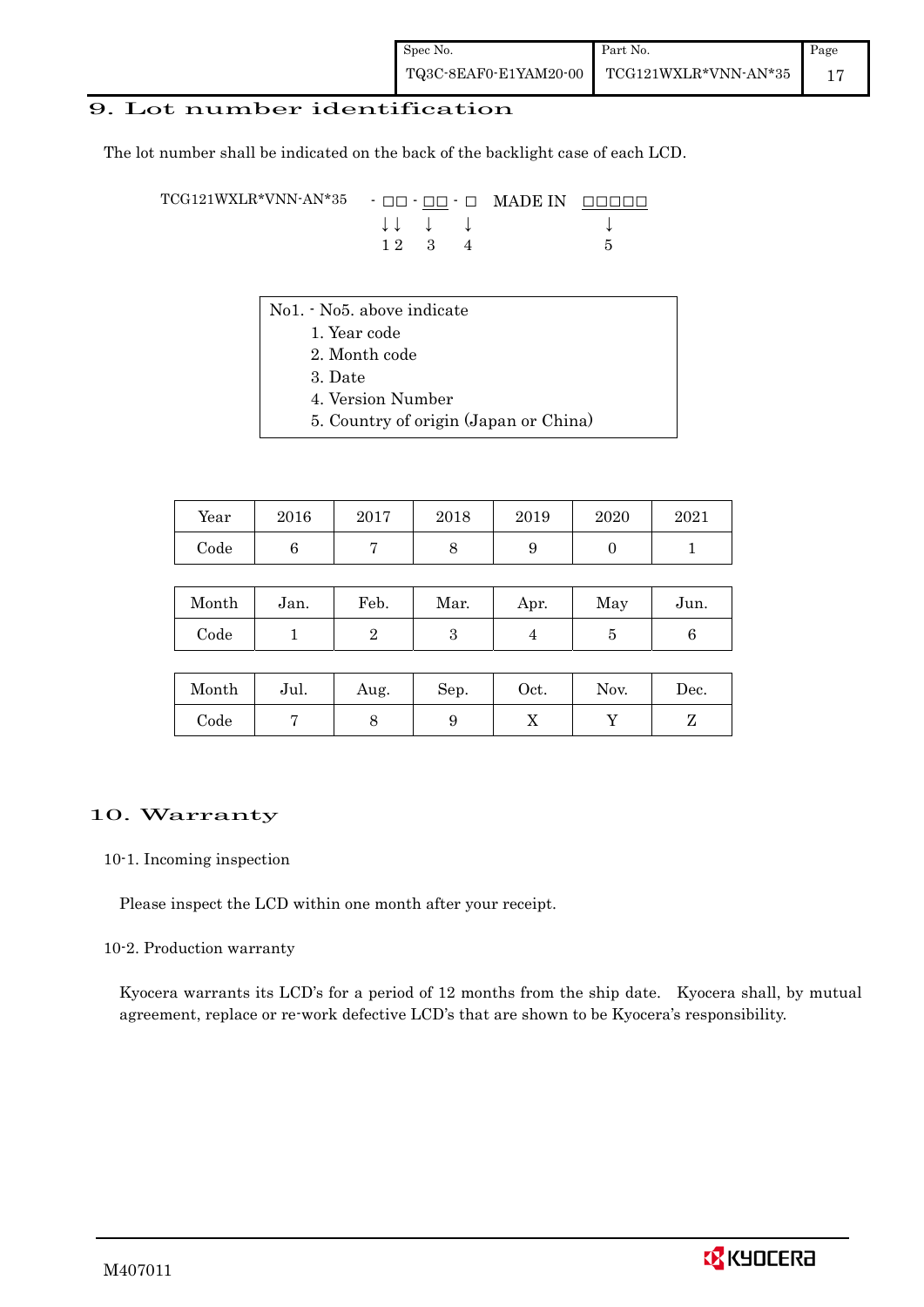## 11. Precautions for use

- 11-1. Installation of the LCD
- 1) Please ground in order to stabilize brightness and display quality.
- 2) A transparent protection plate shall be added to protect the LCD and its polarizer.
- 3) The LCD shall be installed so that there is no pressure on the LSI chips.
- 4) Since this product is wide viewing product, occurrence level of in-plane unevenness by the external stress is different compared to current normal viewing product. So there is a possibility that in-plane unevenness will be occurred by over twist, strain giving by attaching to LCD, and over pressure to touch panel. Please be careful of stress when designing the housing.
- 5) A transparent protection sheet is attached to the polarizer. Please remove the protection film slowly before use, paying attention to static electricity.

#### 11-2. Static electricity

- 1) Since CMOS ICs are mounted directly onto the LCD glass, protection from static electricity is required.
- 2) Workers should use body grounding. Operator should wear ground straps.

#### 11-3. LCD operation

- 1) The LCD shall be operated within the limits specified. Operation at values outside of these limits may shorten life, and/or harm display images.
- 2) Please select the best display pattern based on your evaluation because flicker, lines or nonuniformity or unevenness can be visible depending on display patterns.

#### 11-4. Storage

- 1) The LCD shall be stored within the temperature and humidity limits specified. Store in a dark area, and protect the LCD from direct sunlight or fluorescent light.
- 2) Always store the LCD so that it is free from external pressure onto it.

#### 11-5. Usage

- 1) DO NOT store in a high humidity environment for extended periods. Polarizer degradation bubbles, and/or peeling off of the polarizer may result.
- 2) The front polarizer is easily scratched or damaged. Prevent touching it with any hard material, and from being pushed or rubbed.
- 3) The LCD screen may be cleaned by wiping the screen surface with a soft cloth or cotton pad using a little Ethanol.
- 4) Water may cause damage or discoloration of the polarizer. Clean condensation or moisture from any source immediately.
- 5) Always keep the LCD free from condensation during testing. Condensation may permanently spot or stain the polarizer.
- 6) Do not disassemble LCD because it will result in damage.
- 7) This Kyocera LCD has been specifically designed for use in general electronic devices, but not for use in a special environment such as usage in an active gas. Hence, when the LCD is supposed to be used in a special environment, evaluate the LCD thoroughly beforehand and do not expose the LCD to chemicals such as an active gas.
- 8) Please do not use solid-base image pattern for long hours because a temporary afterimage may appear. We recommend using screen saver etc. in cases where a solid-base image pattern must be used.
- 9) Liquid crystal may leak when the LCD is broken. Be careful not to let the fluid go into your eyes and mouth. In the case the fluid touches your body; rinse it off right away with water and soap.

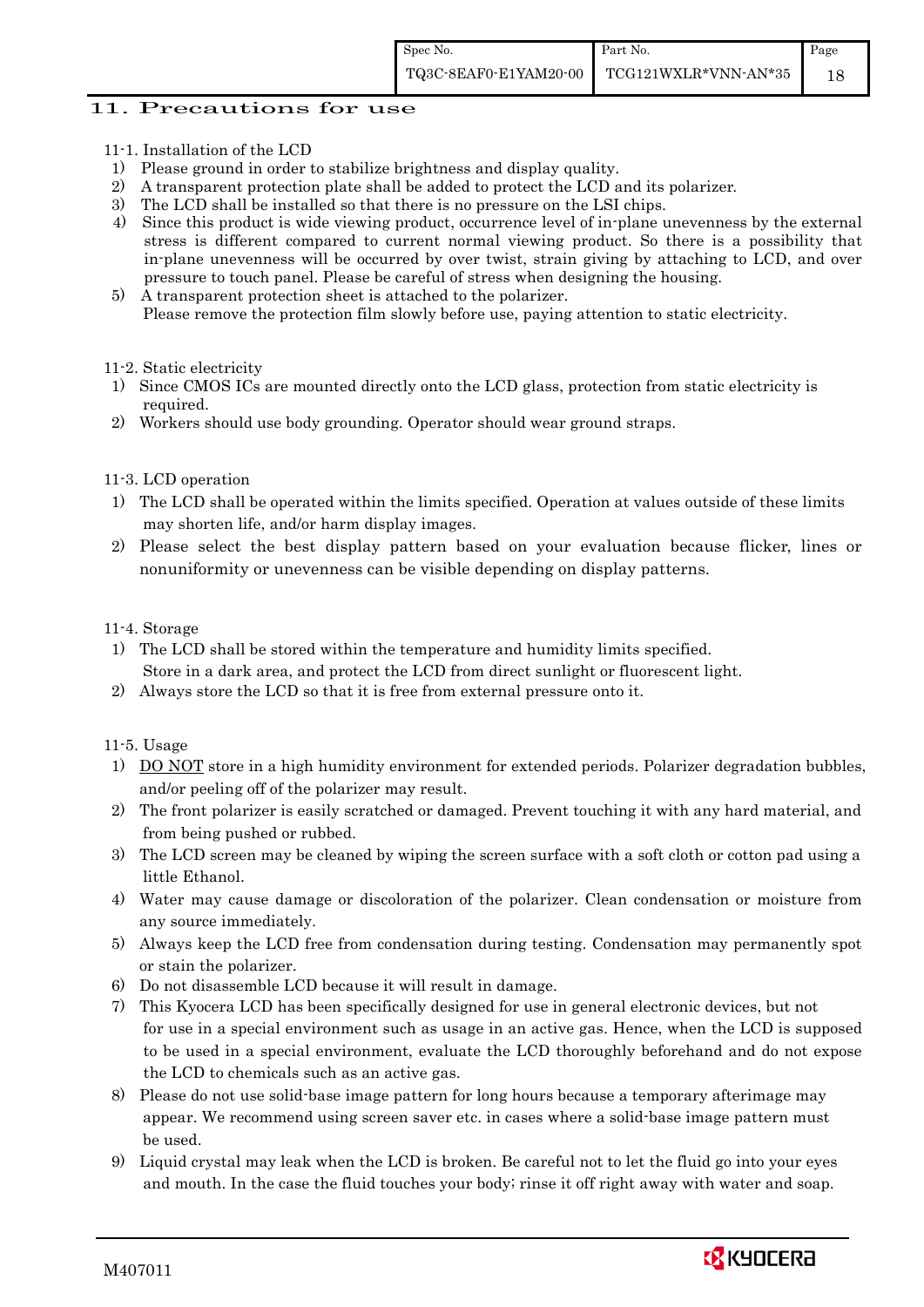## 12. Reliability test data

| Test item                            | Test condition                                                                                       | Test time        |                                                            | Judgement                                                                  |
|--------------------------------------|------------------------------------------------------------------------------------------------------|------------------|------------------------------------------------------------|----------------------------------------------------------------------------|
| High temp.<br>atmosphere             | $80^{\circ}$ C                                                                                       | 240h             | Display function<br>Display quality<br>Current consumption | $\therefore$ No defect<br>$\therefore$ No defect<br>$\therefore$ No defect |
| Low temp.<br>atmosphere              | $-30\degree C$                                                                                       | 240h             | Display function<br>Display quality<br>Current consumption | : No defect<br>$\therefore$ No defect<br>$\therefore$ No defect            |
| High temp.<br>humidity<br>atmosphere | $40^{\circ}$ C 90% RH                                                                                | 240h             | Display function<br>Display quality<br>Current consumption | : No defect<br>$\therefore$ No defect<br>$\therefore$ No defect            |
| Temp. cycle                          | $-30\degree C$<br>0.5 <sub>h</sub><br>0.5 <sub>h</sub><br>R.T.<br>$80^{\circ}$ C<br>0.5 <sub>h</sub> | 10cycles         | Display function<br>Display quality<br>Current consumption | $\therefore$ No defect<br>$\therefore$ No defect<br>$\therefore$ No defect |
| High temp.<br>operation              | $80^{\circ}$ C                                                                                       | 500 <sub>h</sub> | Display function<br>Display quality<br>Current consumption | $\therefore$ No defect<br>$\therefore$ No defect<br>$\therefore$ No defect |

1) Each test item uses a test LCD only once. The tested LCD is not used in any other tests.

2) The LCD is tested in circumstances in which there is no condensation.

3) The reliability test is not an out-going inspection.

4) The result of the reliability test is for your reference purpose only. The reliability test is conducted only to examine the LCD's capability.

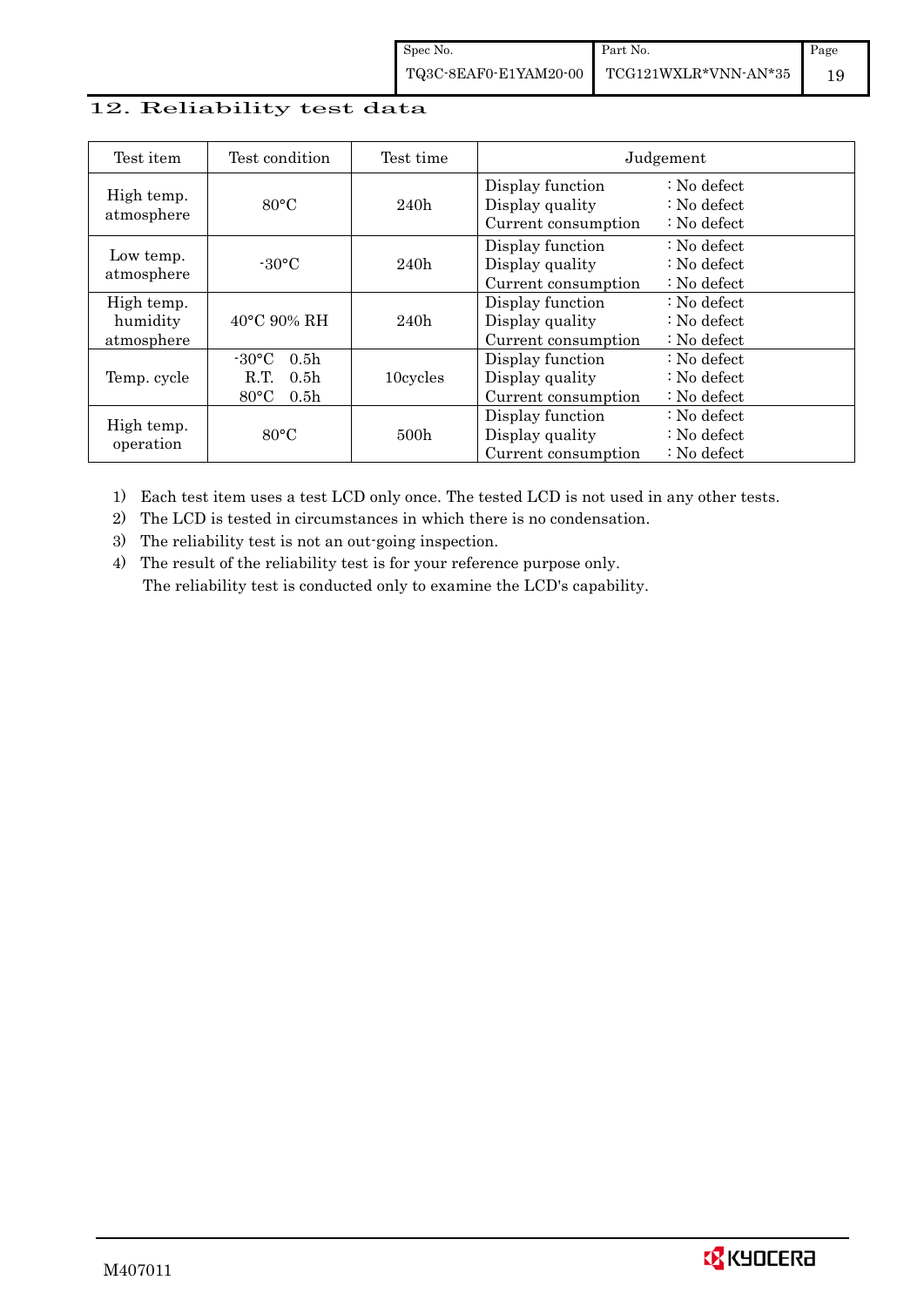

 $\triangledown$ 

◁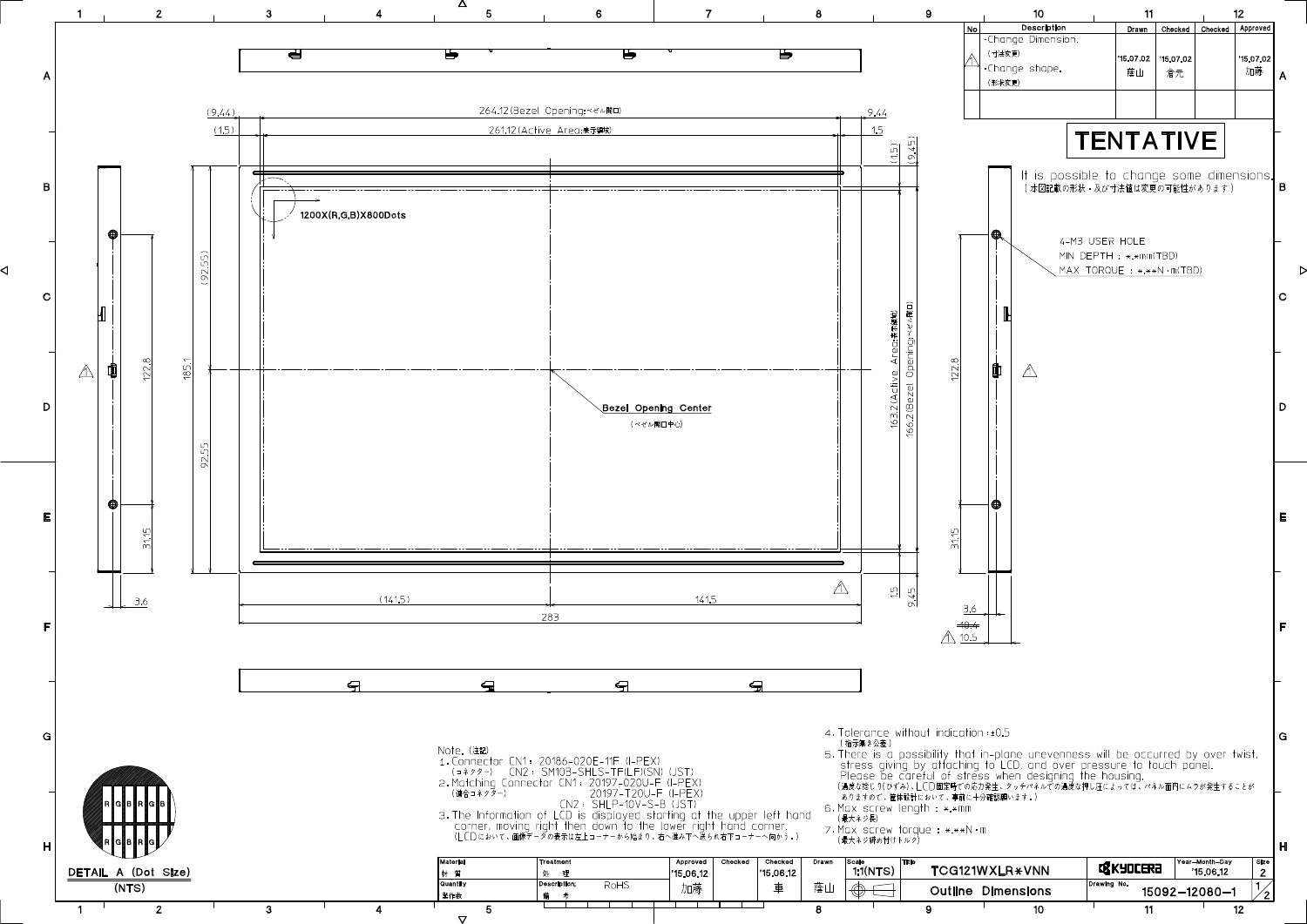

 $\triangledown$ 

| 10                                                                       | 11               |               |                | 12                           |             |
|--------------------------------------------------------------------------|------------------|---------------|----------------|------------------------------|-------------|
| <b>Description</b>                                                       | <b>Drawn</b>     | Checked       | Checked        | Approved                     |             |
| Add tape.                                                                | '15,07,02<br>蔭山  | '15.07.02     |                | '15,07,02                    |             |
| (テープ追加)                                                                  |                  | 倉元            |                | 加藤                           |             |
|                                                                          |                  |               |                |                              | A           |
|                                                                          |                  |               |                |                              |             |
|                                                                          |                  |               |                |                              |             |
|                                                                          |                  |               |                |                              |             |
|                                                                          |                  |               |                |                              |             |
|                                                                          | <b>TENTATIVE</b> |               |                |                              |             |
|                                                                          |                  |               |                |                              |             |
|                                                                          |                  |               |                |                              | B           |
| It is possible to change some dimensions.<br>(本図記載の形状・及び寸法値は変更の可能性があります) |                  |               |                |                              |             |
|                                                                          |                  |               |                |                              |             |
|                                                                          |                  |               |                |                              |             |
|                                                                          |                  |               |                |                              |             |
|                                                                          |                  |               |                |                              |             |
|                                                                          |                  |               |                |                              |             |
|                                                                          |                  |               |                |                              | $\mathbf C$ |
| (60.3)<br>80.34<br>63.25                                                 |                  |               |                |                              |             |
|                                                                          |                  |               |                |                              |             |
|                                                                          |                  |               |                |                              |             |
|                                                                          |                  |               |                |                              |             |
|                                                                          |                  |               |                |                              |             |
|                                                                          |                  |               |                |                              |             |
|                                                                          |                  |               |                |                              | D           |
|                                                                          |                  |               |                |                              |             |
|                                                                          |                  |               |                |                              |             |
|                                                                          |                  |               |                |                              |             |
|                                                                          |                  |               |                |                              |             |
|                                                                          |                  |               |                |                              |             |
| $\widehat{\infty}$<br>$\widehat{D}$                                      |                  |               |                |                              |             |
| (124.5)<br>121.8                                                         |                  |               |                |                              | E           |
| (104.76)                                                                 |                  |               |                |                              |             |
|                                                                          |                  |               |                |                              |             |
|                                                                          |                  |               |                |                              |             |
|                                                                          |                  |               |                |                              |             |
|                                                                          |                  |               |                |                              |             |
|                                                                          |                  |               |                |                              |             |
|                                                                          |                  |               |                |                              | F           |
|                                                                          |                  |               |                |                              |             |
|                                                                          |                  |               |                |                              |             |
|                                                                          |                  |               |                |                              |             |
|                                                                          |                  |               |                |                              |             |
|                                                                          |                  |               |                |                              |             |
|                                                                          |                  |               |                |                              |             |
|                                                                          |                  |               |                |                              | G           |
|                                                                          |                  |               |                |                              |             |
|                                                                          |                  |               |                |                              |             |
|                                                                          |                  |               |                |                              |             |
|                                                                          |                  |               |                |                              |             |
|                                                                          |                  |               |                |                              |             |
|                                                                          |                  |               |                |                              |             |
|                                                                          |                  |               |                |                              | H           |
|                                                                          |                  |               | Year-Month-Day | Size                         |             |
| <b>VXLR*VNN</b>                                                          | <b>Q</b> KYOCERA |               | '15.06.12      | $\mathbf{2}$                 |             |
| <b>Dimensions</b>                                                        | Drawing No.      | 15092-12080-1 |                | $\mathbf{2}$<br>$\mathbf{Z}$ |             |
| 10                                                                       | 11               |               |                | 12                           |             |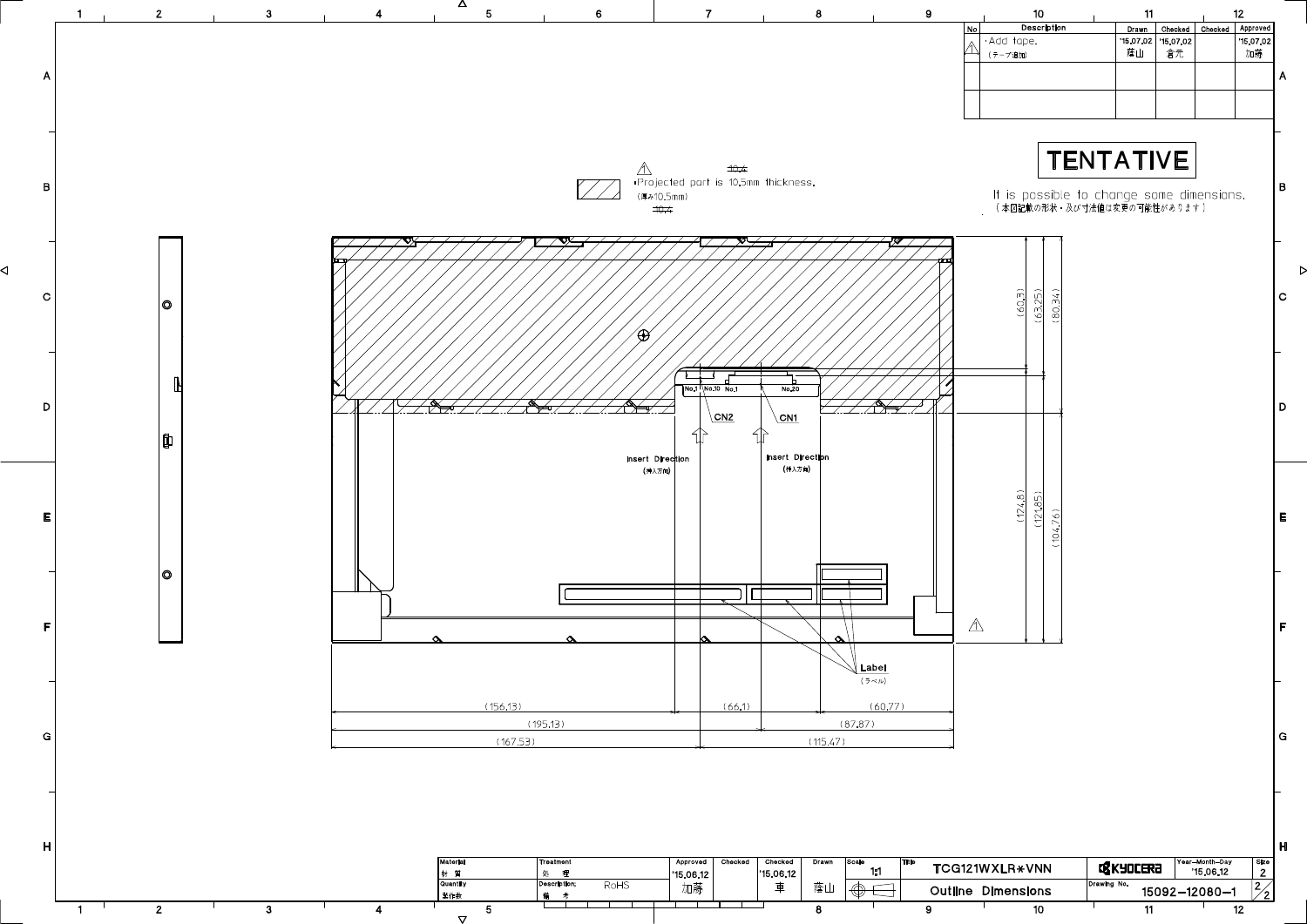| Spec No. | TQ3C-8EAF0-E2YAM20-00 |
|----------|-----------------------|
| Date     | February 5, 2016      |

# KYOCERA INSPECTION STANDARD

# TYPE : TCG121WXLR\*VNN-AN\*35

KYOCERA DISPLAY CORPORATION

| Original          |          | Designed by $:$ Engineering dept. | Confirmed by $:QA$ dept. |         |          |
|-------------------|----------|-----------------------------------|--------------------------|---------|----------|
| <b>Issue Date</b> | Prepared | Checked                           | Approved                 | Checked | Approved |
| February 5, 2016  | Koyama   | V<br>Jamazaki                     | 4 Matsumoto              | )eU     | 1-Hamon  |

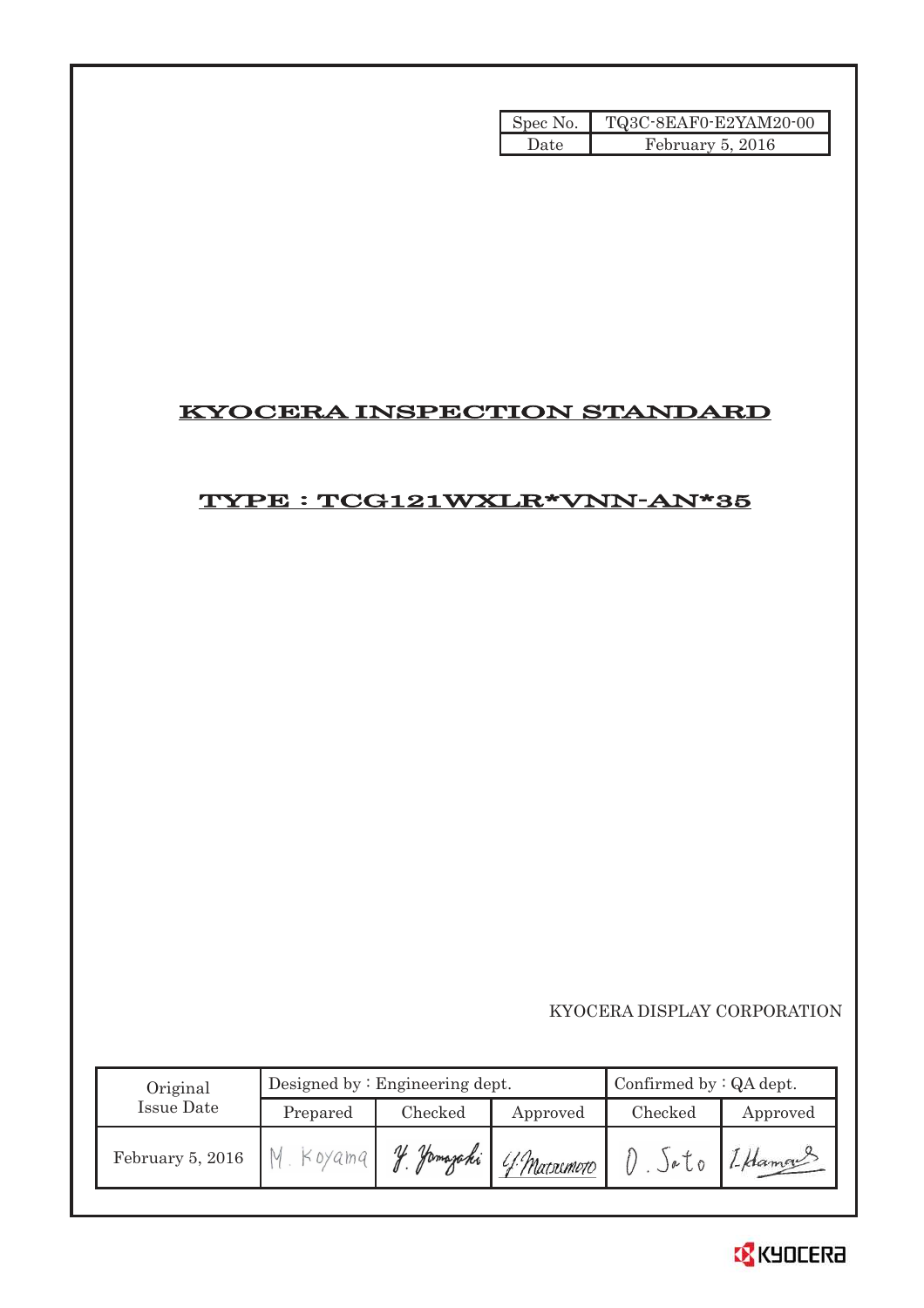| Spec No.              | Part No.             | Page |
|-----------------------|----------------------|------|
| TQ3C-8EAF0-E2YAM20-00 | TCG121WXLR*VNN-AN*35 |      |

| Revision record  |             |          |  |                                 |                                      |                                |          |
|------------------|-------------|----------|--|---------------------------------|--------------------------------------|--------------------------------|----------|
|                  |             |          |  | Designed by : Engineering dept. |                                      | Confirmed by $\colon$ QA dept. |          |
|                  | $\rm{Date}$ | Prepared |  | $\rm Checked$                   | ${\Large\bf Approved}$               | $\rm Checked$                  | Approved |
|                  |             |          |  |                                 |                                      |                                |          |
|                  |             |          |  |                                 |                                      |                                |          |
| ${\rm Rev. No.}$ | Date        | Page     |  |                                 | $\label{eq:2} \textbf{Descriptions}$ |                                |          |
|                  |             |          |  |                                 |                                      |                                |          |
|                  |             |          |  |                                 |                                      |                                |          |
|                  |             |          |  |                                 |                                      |                                |          |
|                  |             |          |  |                                 |                                      |                                |          |
|                  |             |          |  |                                 |                                      |                                |          |
|                  |             |          |  |                                 |                                      |                                |          |
|                  |             |          |  |                                 |                                      |                                |          |
|                  |             |          |  |                                 |                                      |                                |          |
|                  |             |          |  |                                 |                                      |                                |          |
|                  |             |          |  |                                 |                                      |                                |          |
|                  |             |          |  |                                 |                                      |                                |          |
|                  |             |          |  |                                 |                                      |                                |          |
|                  |             |          |  |                                 |                                      |                                |          |
|                  |             |          |  |                                 |                                      |                                |          |
|                  |             |          |  |                                 |                                      |                                |          |
|                  |             |          |  |                                 |                                      |                                |          |
|                  |             |          |  |                                 |                                      |                                |          |
|                  |             |          |  |                                 |                                      |                                |          |
|                  |             |          |  |                                 |                                      |                                |          |
|                  |             |          |  |                                 |                                      |                                |          |
|                  |             |          |  |                                 |                                      |                                |          |
|                  |             |          |  |                                 |                                      |                                |          |
|                  |             |          |  |                                 |                                      |                                |          |
|                  |             |          |  |                                 |                                      |                                |          |
|                  |             |          |  |                                 |                                      |                                |          |
|                  |             |          |  |                                 |                                      |                                |          |
|                  |             |          |  |                                 |                                      |                                |          |
|                  |             |          |  |                                 |                                      |                                |          |
|                  |             |          |  |                                 |                                      |                                |          |
|                  |             |          |  |                                 |                                      |                                |          |
|                  |             |          |  |                                 |                                      |                                |          |
|                  |             |          |  |                                 |                                      |                                |          |
|                  |             |          |  |                                 |                                      |                                |          |
|                  |             |          |  |                                 |                                      |                                |          |
|                  |             |          |  |                                 |                                      |                                |          |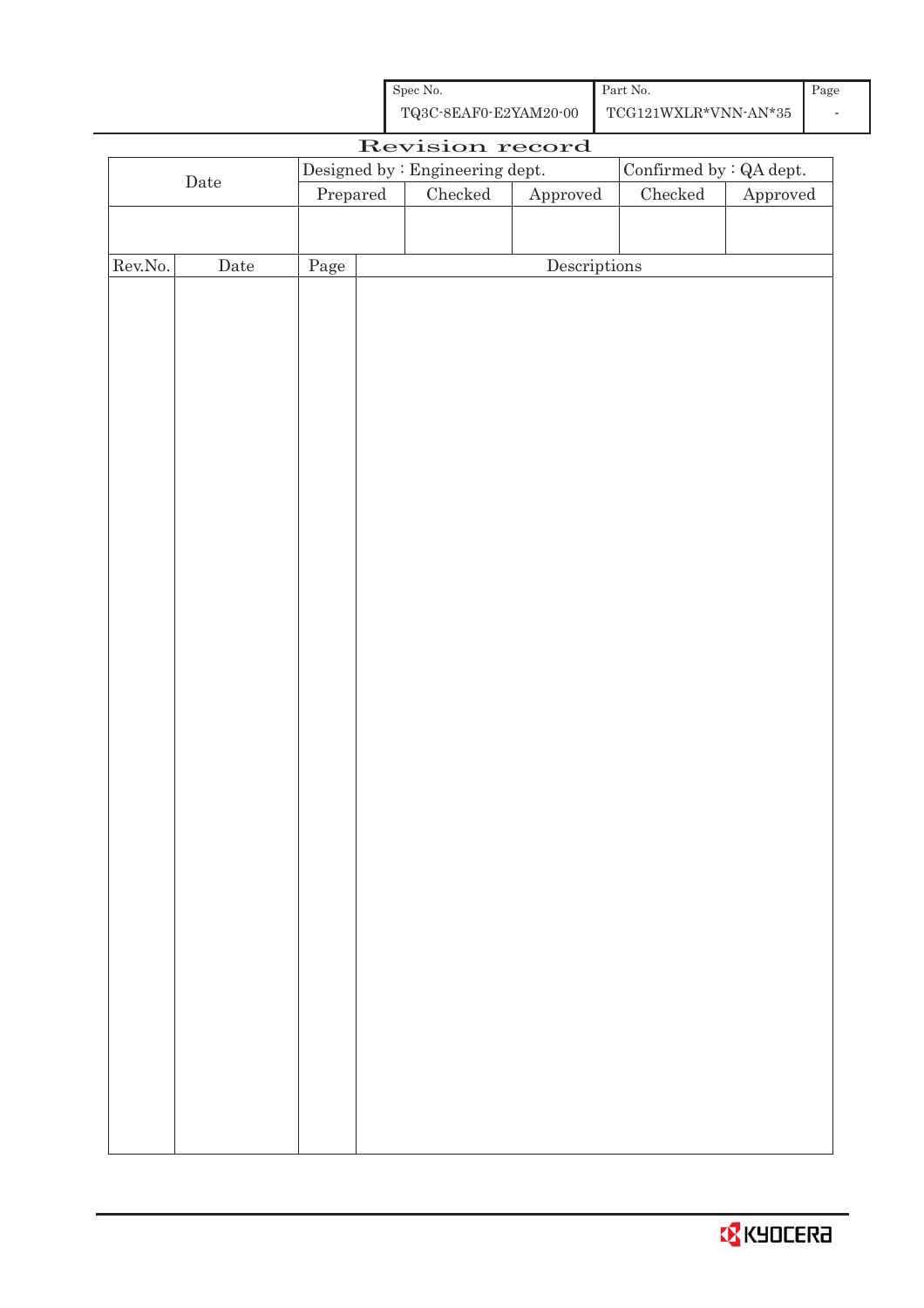# Page

## 1

# Visuals specification

| <b>Note</b> |  |
|-------------|--|
|-------------|--|

|               | Note                                                                                     |                                                                                            |                                                                                 |  |  |  |
|---------------|------------------------------------------------------------------------------------------|--------------------------------------------------------------------------------------------|---------------------------------------------------------------------------------|--|--|--|
| General       | 1.<br>Customer identified anomalies not defined within this inspection standard shall be |                                                                                            |                                                                                 |  |  |  |
|               |                                                                                          | reviewed by Kyocera, and an additional standard shall be determined by mutual consent.     |                                                                                 |  |  |  |
|               | 2.                                                                                       | This inspection standard about the image quality shall be applied to any defect within the |                                                                                 |  |  |  |
|               |                                                                                          | effective active area and shall not be applicable to outside of the area.                  |                                                                                 |  |  |  |
|               | 3.                                                                                       | Inspection conditions                                                                      |                                                                                 |  |  |  |
|               | Luminance                                                                                |                                                                                            | $:500$ Lux min.                                                                 |  |  |  |
|               | Inspection distance                                                                      |                                                                                            | $\div$ 300 mm.                                                                  |  |  |  |
|               | Temperature                                                                              |                                                                                            | : 25 $\pm$ 5°C                                                                  |  |  |  |
|               | Direction                                                                                |                                                                                            | : Directly above                                                                |  |  |  |
| Definition of | Dot defect                                                                               | Bright dot defect                                                                          | The dot is constantly "on" when power applied to the                            |  |  |  |
| inspection    |                                                                                          |                                                                                            | LCD, even when all "Black" data sent to the screen.                             |  |  |  |
| item          |                                                                                          |                                                                                            | Inspection tool: 5% Transparency neutral density filter.                        |  |  |  |
|               |                                                                                          |                                                                                            | Count dot: If the dot is visible through the filter.                            |  |  |  |
|               |                                                                                          |                                                                                            | Don't count dot: If the dot is not visible through the                          |  |  |  |
|               |                                                                                          |                                                                                            | filter.                                                                         |  |  |  |
|               |                                                                                          |                                                                                            | GBRGB<br>There is an electrode in the middle of the dot                         |  |  |  |
|               |                                                                                          |                                                                                            | $G$ $B$ $R$ $G$ $B$ $R$<br>$G$ $B$<br>and one dot is shown in the left drawing. |  |  |  |
|               |                                                                                          |                                                                                            | RGBRGBRGB<br>$<$ dot drawing $>$                                                |  |  |  |
|               |                                                                                          | Black dot defect                                                                           | The dot is constantly "off" when power applied to the                           |  |  |  |
|               |                                                                                          |                                                                                            | LCD, even when all "White" data sent to the screen.                             |  |  |  |
|               |                                                                                          |                                                                                            | Similar size compared to bright dot.                                            |  |  |  |
|               |                                                                                          | White dot                                                                                  | Pixel works electrically, however, circular/foreign                             |  |  |  |
|               |                                                                                          | (Circular/foreign                                                                          | particle makes dot appear to be "on" even when all                              |  |  |  |
|               |                                                                                          | particle)                                                                                  | "Black" data is sent to the screen.                                             |  |  |  |
|               |                                                                                          | Adjacent dot                                                                               | Adjacent dot defect is defined as two or more bright dot                        |  |  |  |
|               |                                                                                          |                                                                                            | defects or black dot defects.                                                   |  |  |  |
|               |                                                                                          |                                                                                            | R G B R G B R<br>RGBRGBRG                                                       |  |  |  |
|               |                                                                                          |                                                                                            | dot defect<br>R G B R G B R<br>G B                                              |  |  |  |
|               | External                                                                                 | Bubble, Scratch,                                                                           | Visible operating (all pixels "Black" or "White") and non                       |  |  |  |
|               | inspection                                                                               | Foreign particle                                                                           | operating.                                                                      |  |  |  |
|               |                                                                                          | (Polarizer, Cell, Backlight)                                                               |                                                                                 |  |  |  |
|               |                                                                                          | Appearance inspection                                                                      | Does not satisfy the value at the spec.                                         |  |  |  |
|               | Others                                                                                   | CFL wires                                                                                  | Damaged to the CFL wires, connector, pin, functional                            |  |  |  |
|               |                                                                                          |                                                                                            | failure or appearance failure.                                                  |  |  |  |
|               | Definition                                                                               | Definition of circle size                                                                  | Definition of linear size                                                       |  |  |  |
|               | of size                                                                                  | $d = (a + b)/2$                                                                            |                                                                                 |  |  |  |
|               |                                                                                          |                                                                                            |                                                                                 |  |  |  |